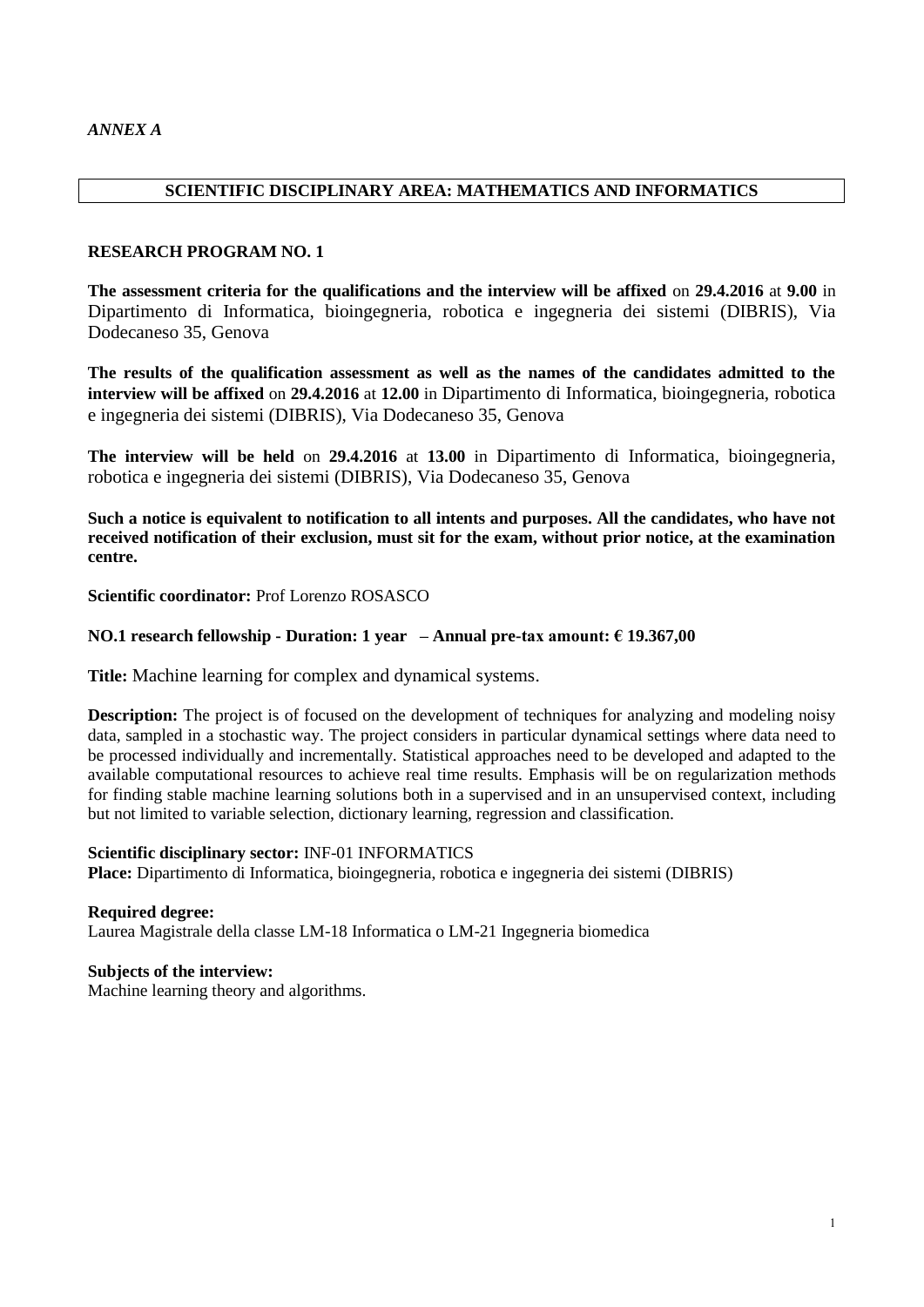# **SCIENTIFIC DISCIPLINARY AREA: EARTH SCIENCES**

# **RESEARCH PROGRAM NO. 2**

**The assessment criteria for the qualifications and the interview will be affixed** on **2.5.2016** at **15.00** in Dipartimento di Scienze della terra, dell'ambiente e della vita (DISTAV), piano T, bacheca, Corso Europa 26, Genova

**The results of the qualification assessment as well as the names of the candidates admitted to the interview will be affixed** on **3.5.2016** at **11.30** in Dipartimento di Scienze della terra, dell'ambiente e della vita (DISTAV), piano T, bacheca, Corso Europa 26, Genova

**The interview will be held** on **3.5.2016** at **16.30** in Dipartimento di Scienze della terra, dell'ambiente e della vita (DISTAV), piano T, bacheca, Corso Europa 26, Genova

# **Such a notice is equivalent to notification to all intents and purposes. All the candidates, who have not received notification of their exclusion, must sit for the exam, without prior notice, at the examination centre.**

*As regards candidates, who are not resident or domiciled in Italy, and those, who are resident or habitually domiciled at a distance of more than 300 Km from the selection centre, the interview, if requested, can also be held by electronic means (SKYPE video conference call), promptly contacting Prof. Laura Gaggero on the phone number +39 010 3538317 or via the email address gaggero@dipteris.unige.it*

### **Scientific coordinator**: Prof.ssa Laura GAGGERO

# **NO.1 research fellowship - Duration: 1 year – Annual pre-tax amount: € 19.367,00**

**Title:** Petrophysics of geomaterials: innovative investigations and experimental applications.

**Description:** The investigation of porosity, with different resolution for micropores, capillar pores and macropores are mainly by i) 2D and 3D image analysis and ii) by fluid intrusion. Th research project is addressed to unsolved methodological questions to be verified by direct and indirect methods with stages at italian and foreing highly qualified laboratories. The candidate will compose a dataset with consolidated (synchrotron light) and innovative (continuous water porosimetry) methods. Elaboration and modelling of mineral chemistry, microtexturala and petrophysics data will follow.

# **Scientific disciplinary sector:** GEO/07 PETROLOGY AND PETROGRAPHY

**Place:** Dipartimento di Scienze della terra, dell'ambiente e della vita (DISTAV)

**Required degree:**  Dottorato di ricerca in Scienze della Terra

### **Subjects of the interview:**

Direct and indirect methods of investigation of petrophyscal properties of geomaterials, with particular regard to porosity.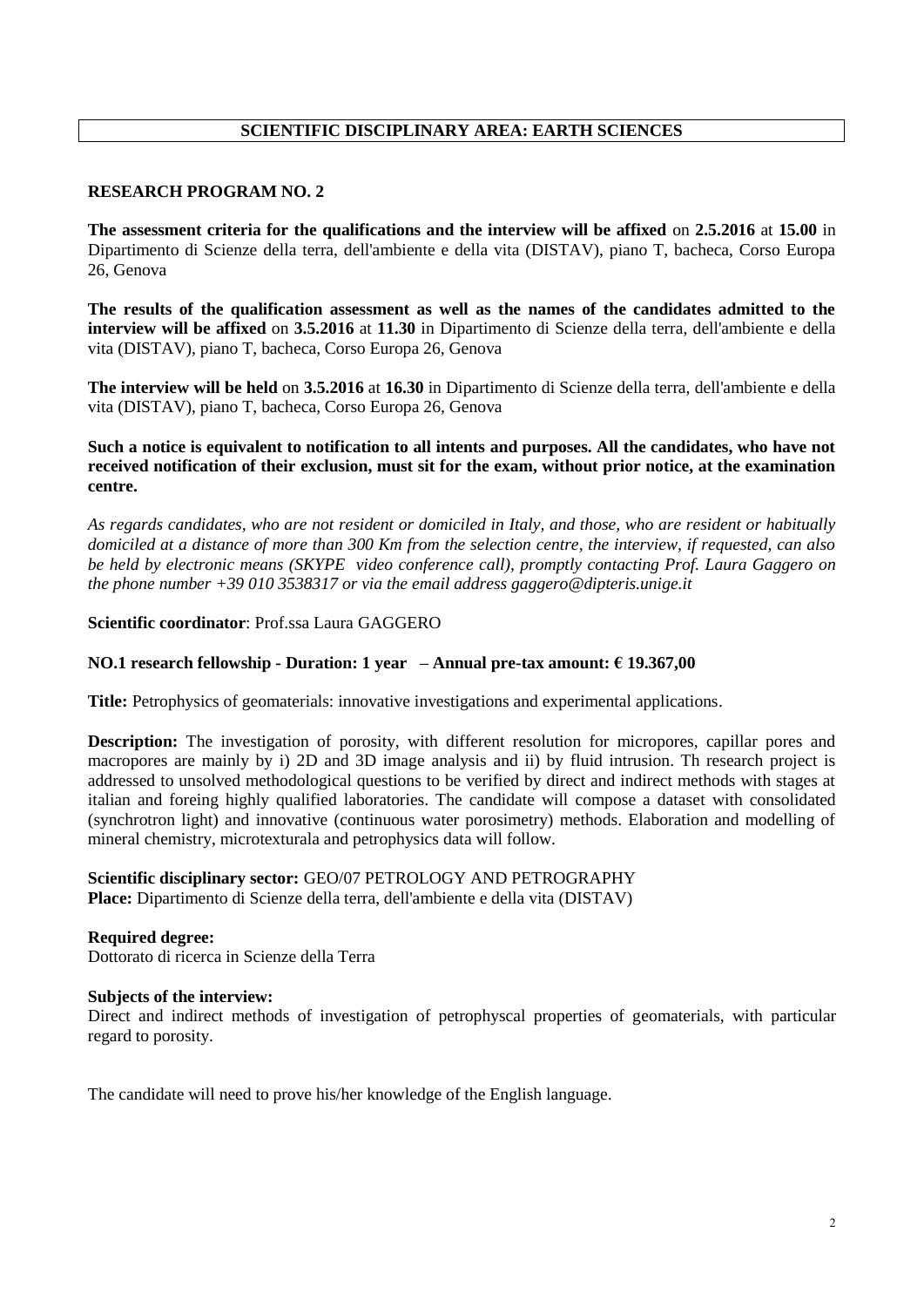**The assessment criteria for the qualifications and the interview will be affixed** on **28.4.2016** at **15.00** in Dipartimento di Scienze della terra, dell'ambiente e della vita (DISTAV), piano T, bacheca, Corso Europa 26, Genova

**The results of the qualification assessment as well as the names of the candidates admitted to the interview will be affixed** on **29.4.2016** at **9.30** in Dipartimento di Scienze della terra, dell'ambiente e della vita (DISTAV), piano T, bacheca, Corso Europa 26, Genova

**The interview will be held** on **29.4.2016** at **14.00** in Dipartimento di Scienze della terra, dell'ambiente e della vita (DISTAV), piano T, bacheca, Corso Europa 26, Genova

**Such a notice is equivalent to notification to all intents and purposes. All the candidates, who have not received notification of their exclusion, must sit for the exam, without prior notice, at the examination centre.**

*As regards candidates, who are not resident or domiciled in Italy, and those, who are resident or habitually domiciled at a distance of more than 300 Km from the selection centre, the interview, if requested, can also be held by electronic means (SKYPE video conference call), promptly contacting Prof. Laura Gaggero on the phone number +39 010 3538317 or via the email address gaggero@dipteris.unige.it*

**Scientific coordinator**: Prof.ssa Laura GAGGERO

# **NO.1 research fellowship - Duration: 1 year – Annual pre-tax amount: € 19.367,00**

**Title:** Implementation of airborne fibers monitoring by Scanning Electron Microscopy + EDS from occupational exposure.

**Description:** The activity of the research grant is developed within a wider investigation on microstructural, physical, chemical analyses on inorganic fibrous materials from natural sources. The activity is partcularly addressed to the analyses of airborne particulate matter on membranes, to its mineralogical characterisation and to the quantification of the fibrous fraction according to the normative. The analytical activity is to be carried out by Scanning Electron Microscopy coupled with EDS, in order to connect the environmental sampling to risk categories defined by the Control Authority. Finally, analytical reports and transmission of the data are part of the monitoring activity, in connection with the litothypes originating the particulate.

**Scientific disciplinary sector:** GEO/07 PETROLOGY AND PETROGRAPHY **Place:** Dipartimento di Scienze della terra, dell'ambiente e della vita (DISTAV)

# **Required degree:**

Laurea Magistrale della classe LM-74 Scienze Geologiche o LM-79 Scienze geofisiche o LM-60 Scienze della Natura o LM-75 Scienze e tecnologie per l'ambiente e il territorio o LM-35 Ingegneria per l'ambiente e il territorio

### **Subjects of the interview:**

Asbestos mineralogy, morphological and in situ compositional analytical methods.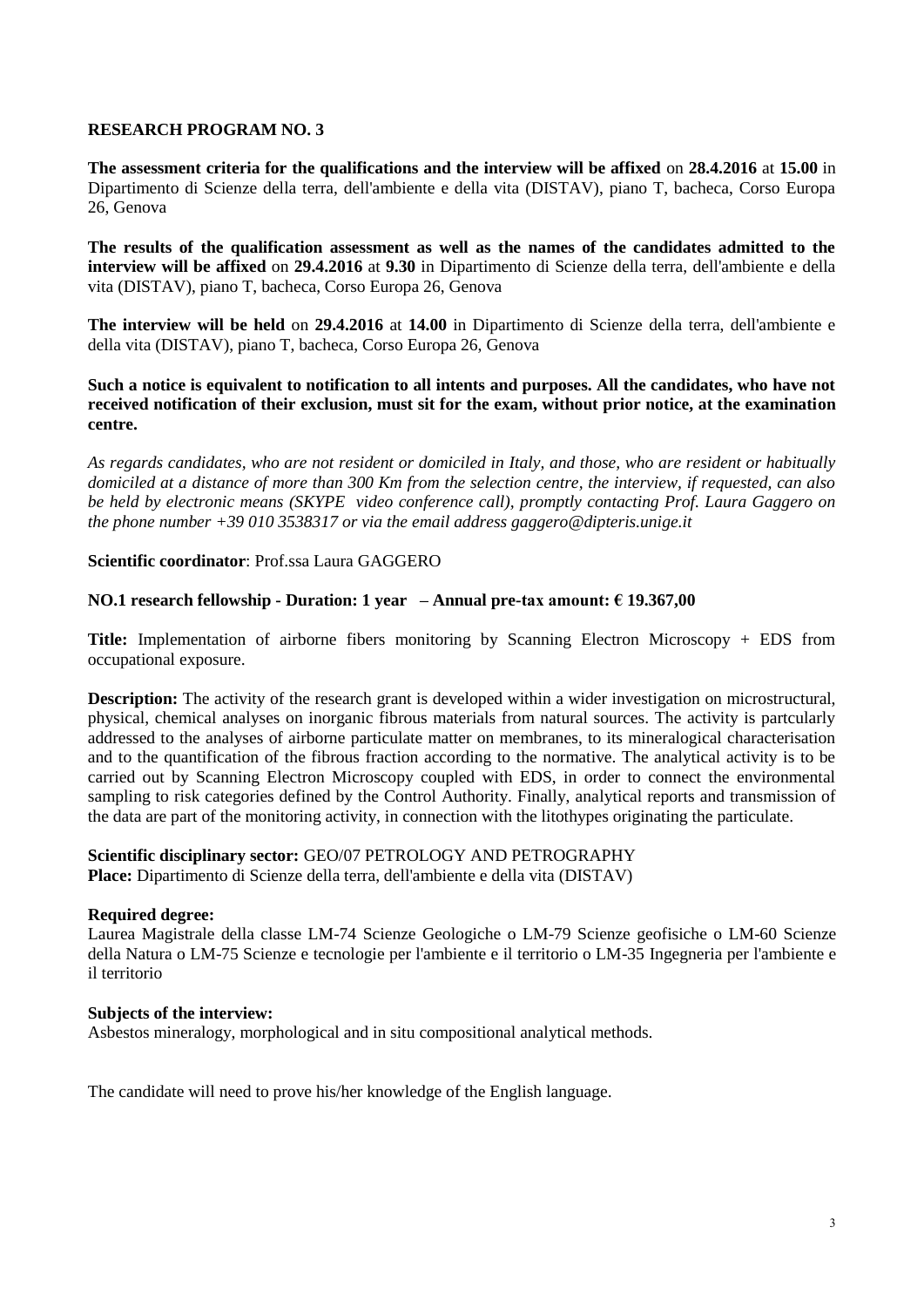**The assessment criteria for the qualifications and the interview will be affixed** on **27.4.2016** at **15.00** in Dipartimento di Scienze della terra, dell'ambiente e della vita (DISTAV), piano T, bacheca, Corso Europa 26, Genova

**The results of the qualification assessment as well as the names of the candidates admitted to the interview will be affixed** on **28.4.2016** at **9.30** in Dipartimento di Scienze della terra, dell'ambiente e della vita (DISTAV), piano T, bacheca, Corso Europa 26, Genova

**The interview will be held** on **28.4.2016** at **14.00** in Dipartimento di Scienze della terra, dell'ambiente e della vita (DISTAV), piano T, bacheca, Corso Europa 26, Genova

**Such a notice is equivalent to notification to all intents and purposes. All the candidates, who have not received notification of their exclusion, must sit for the exam, without prior notice, at the examination centre.**

*As regards candidates, who are not resident or domiciled in Italy, and those, who are resident or habitually domiciled at a distance of more than 300 Km from the selection centre, the interview, if requested, can also be held by electronic means (SKYPE video conference call), promptly contacting Prof. Laura Gaggero on the phone number +39 010 3538317 or via the email address gaggero@dipteris.unige.it*

### **Scientific coordinator**: Prof.ssa Laura GAGGERO

### **NO.1 research fellowship - Duration: 1 year – Annual pre-tax amount: € 19.367,00**

**Title:** Implementation of qualitative and quantitative asbestos monitoring in rocks from tunneling excavations by MOCF /XRPD and Scanning Electron Microscopy + EDS.

**Description:** The activity of the research grant is developed within a wider investigation on microstructural, physical, chemical analyses on inorganic fibrous materials from natural sources. The activity is particularly addressed to the qualitative and quantitative analysis of asbestos in rocks from tunneling excavations by MOCF /XRPD and Scanning Electron Microscopy + EDS.

The analytical activity is to be carried out by the techniques defined by the normative, providing the results in due time within overall tunneling activity.

### **Scientific disciplinary sector:** GEO/07 PETROLOGY AND PETROGRAPHY

**Place:** Dipartimento di Scienze della terra, dell'ambiente e della vita (DISTAV)

### **Required degree:**

Laurea Magistrale della classe LM-74 Scienze Geologiche o LM-79 Scienze geofisiche o LM-60 Scienze della Natura o LM-75 Scienze e tecnologie per l'ambiente e il territorio o LM-35 Ingegneria per l'ambiente e il territorio

### **Subjects of the interview:**

Asbestos mineralogy, morphological and in situ compositional analytical methods.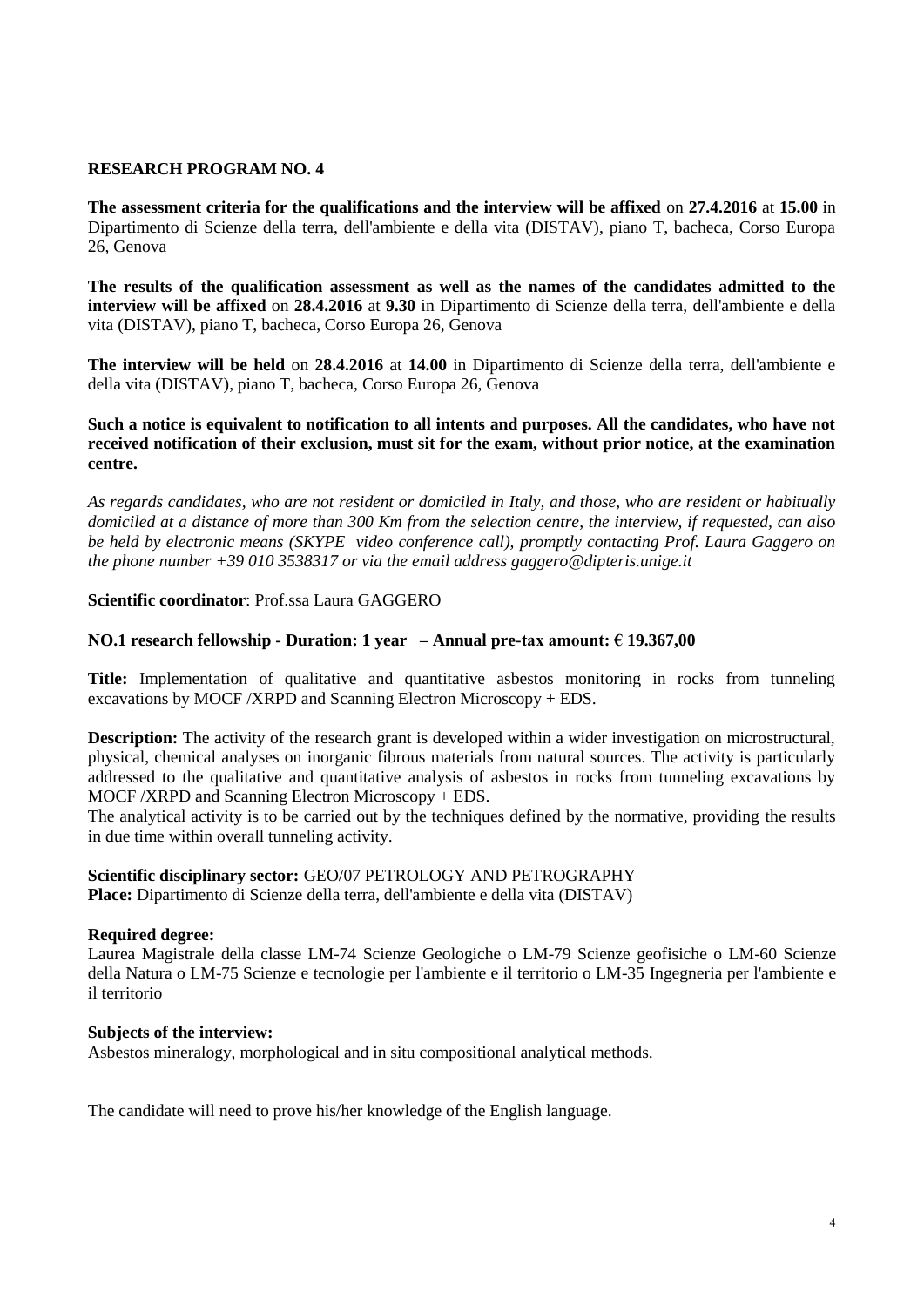**The assessment criteria for the qualifications and the interview will be affixed** on **2.5.2016** at **9.30** in Dipartimento di Scienze della terra, dell'ambiente e della vita (DISTAV) corso Europa 26, Genova

**The results of the qualification assessment as well as the names of the candidates admitted to the interview will be affixed** on **2.5.2016** at **12.30** in Dipartimento di Scienze della terra, dell'ambiente e della vita (DISTAV) corso Europa 26, Genova

**The interview will be held** on **2.5.2016** at **12.40** in Dipartimento di Scienze della terra, dell'ambiente e della vita (DISTAV) corso Europa 26, Genova

**Such a notice is equivalent to notification to all intents and purposes. All the candidates, who have not received notification of their exclusion, must sit for the exam, without prior notice, at the examination centre.**

**Scientific coordinator**: Prof. Roberto CABELLA

# **NO.1 research fellowship - Duration: 1 year – Annual pre-tax amount: € 19.367,00**

**Title:** Mineralogical and petrographic characterization of ancient ceramics: local productions and imports in Liguria.

**Description:** The research project aims to study, from an archaeometric point of view (by means of optical microscopy, SEM-EDS, and XRF analyses), ceramics both produced and imported in Liguria as well as, more generally, in the western Mediterranaean.

Special attention will be given to the characterization of the potential raw materials of Liguria and the most important regional ceramic productions, in particular from: a) the Finale area (prehistoric pottery); b) Savona (medieval slipped or tin-opacified wares); c) Albisola (post-medieval tin-opacified wares); Chiavari area (roman and medieval cooking wares).

**Scientific disciplinary sector:** GEO/09 MINING RESOURCES, MINERALOGIC AND PETROGRAPHIC APPLICATIONS FOR THE ENVIRONMENT AND FOR CULTURAL HERITAGE **Place:** Dipartimento di Scienze della terra, dell'ambiente e della vita (DISTAV)

### **Required degree:**

Dottorato di ricerca in Scienze della Terra

### **Subjects of the interview:**

Mineralogical and petrographic techniques applied to ancient ceramics, mineralogical and geological markers of Ligurian ceramics, technical and compositional characteristics of the main Mediterranean pottery productions.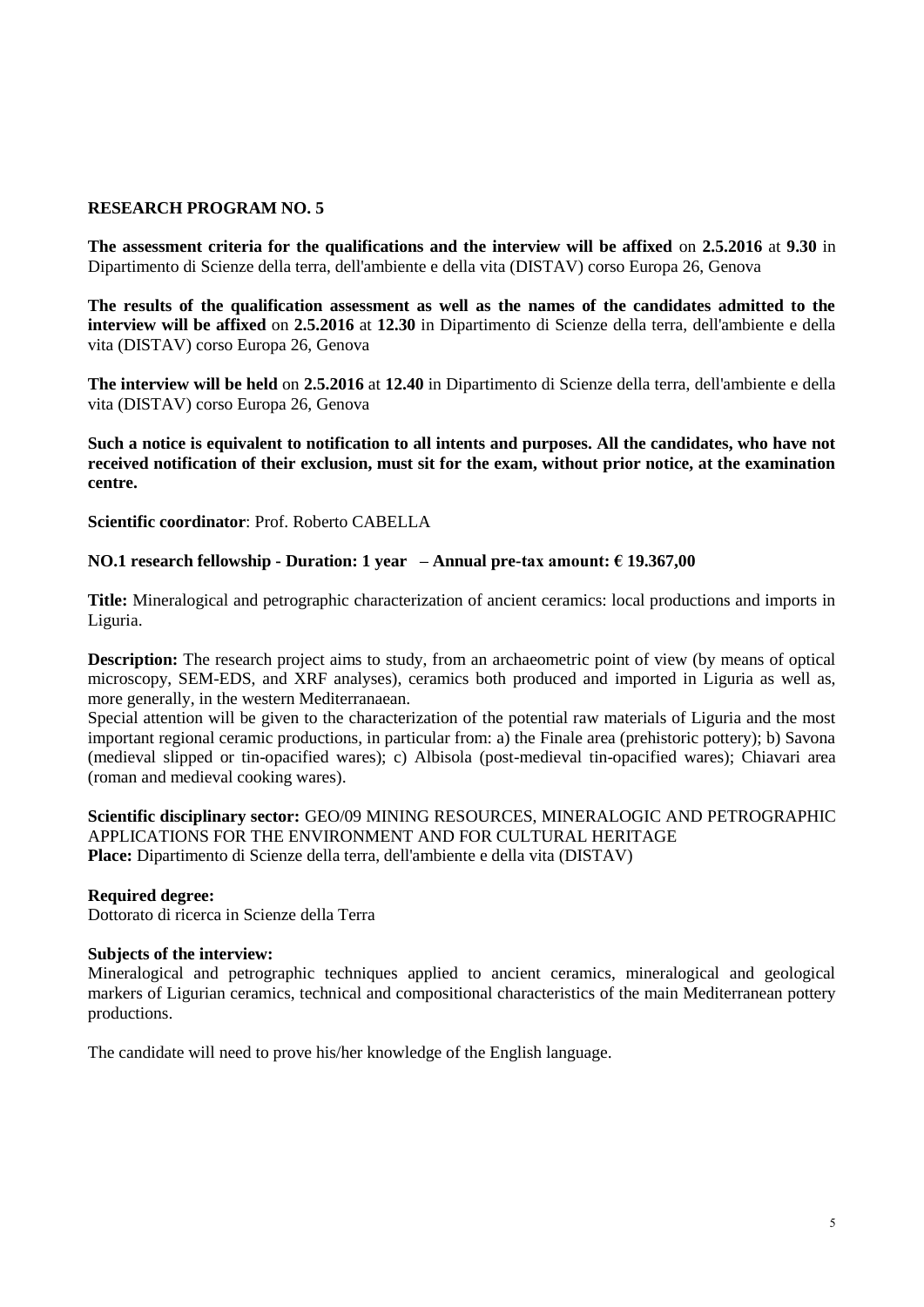# **SCIENTIFIC DISCIPLINARY AREA: BIOLOGY**

# **RESEARCH PROGRAM NO. 6**

**The assessment criteria for the qualifications and the interview will be affixed** on **28.4.2016** at **10.00**  in Dipartimento di Scienze della terra, dell'ambiente e della vita (DISTAV), Corso Europa 26, Genova

**The results of the qualification assessment as well as the names of the candidates admitted to the interview will be affixed** on **28.4.2016** at **14.00** in Dipartimento di Scienze della terra, dell'ambiente e della vita (DISTAV), Corso Europa 26, Genova

**The interview will be held** on **3.5.2016** at **9.00** in Dipartimento di Scienze della terra, dell'ambiente e della vita (DISTAV), Corso Europa 26, Genova

**Such a notice is equivalent to notification to all intents and purposes. All the candidates, who have not received notification of their exclusion, must sit for the exam, without prior notice, at the examination centre.**

**Scientific coordinator**: Prof. Luigi MINUTO

# **NO.1 research fellowship - Duration: 1 year – Annual pre-tax amount: € 19.367,00**

**Title:** Analysis of the potential ecological niche in plats: its use in integrated taxonomy and in conservation plans for plants endemic to SW Alps.

**Description:** The projects will apply new methodologies to increase the knowledge about the use of ecology in the taxonomic delimitation of species ad to make available new information about the interference of climate change on plants life.

The concrete products obtainable from the development of this project are:

1. Red List of plant species endemic to the South-Western Alps on the basis of their risk due to climate change.

2. Map of the areas most exposed to risks and any persistence areas: the number of maps to be produced will be to assess according to the number of climate prediction scenarios used and to the periods considered

3. Guidelines for the conservation of endangered plant species in the dimension of climate change.

# **Scientific disciplinary sector:** BIO/02 SYSTEMATIC BOTANY

**Place:** Dipartimento di Scienze della terra, dell'ambiente e della vita (DISTAV)

# **Required degree:**

Dottorato di ricerca in Botanica Applicata all'Agricoltura e all'Ambiente

# **Subjects of the interview:**

Basic knowledge about Biogeography. Knowledge about Alpine flora and in particular about plant endemic specie of SW Alps. The skills of the candidate in working autonomously will be evaluated together with his experience in innovative scientific techniques. The capacity to interact with a working group will be evaluated together the ability in managing the job.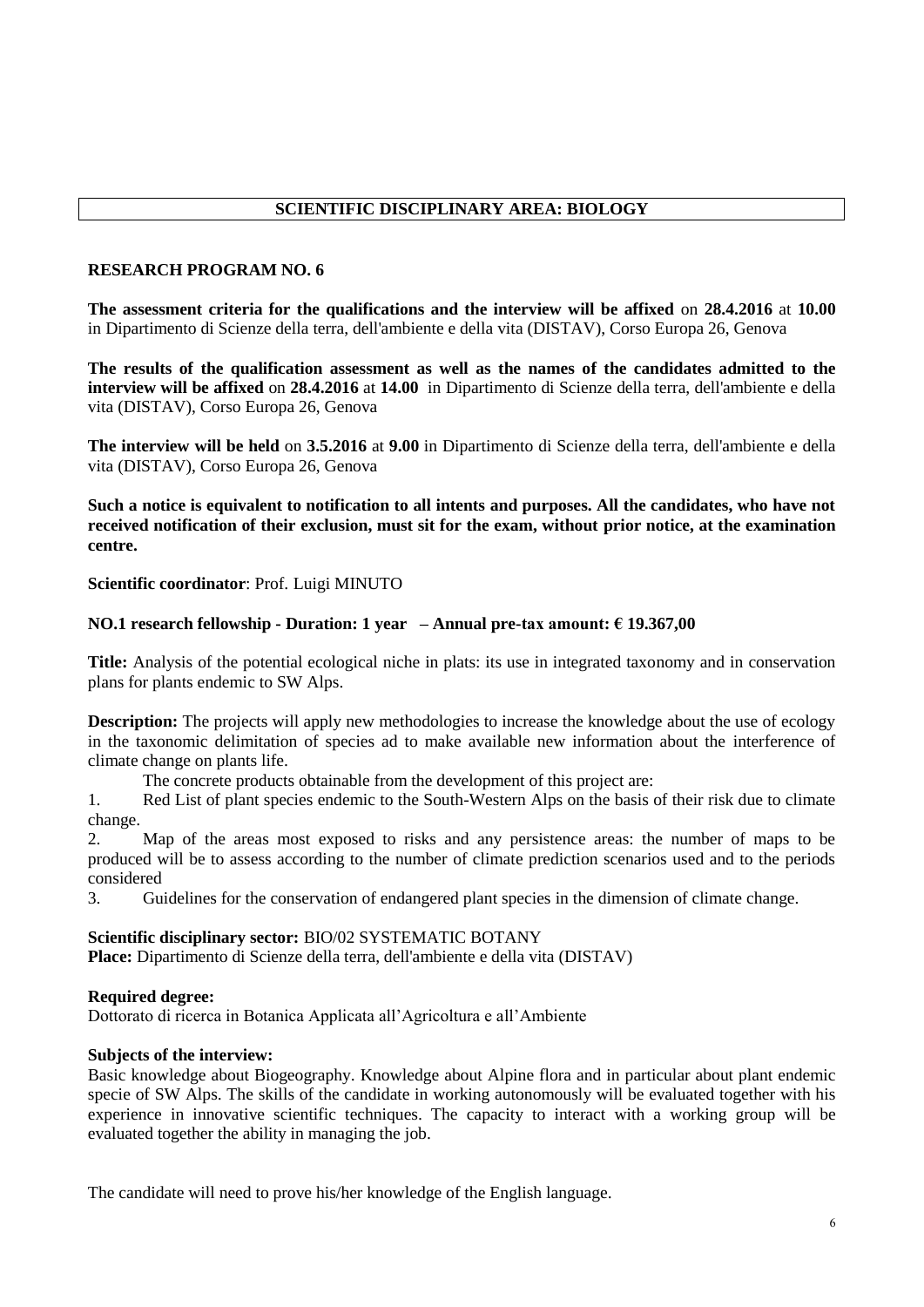**The assessment criteria for the qualifications and the interview will be affixed** on **3.5.2016** at **9.00** in Dipartimento di Medicina interna e Specialità mediche (DIMI) - Sezione Farmacologia - Viale Benedetto  $XV - 2$ , Genova

**The results of the qualification assessment as well as the names of the candidates admitted to the interview will be affixed** on **3.5.2016** at **12.00** in Dipartimento di Medicina interna e Specialità mediche (DIMI) - Sezione Farmacologia - Viale Benedetto XV – 2, Genova

**The interview will be held** on **3.5.2016** at **12.15** in Dipartimento di Medicina interna e Specialità mediche (DIMI) - Sezione Farmacologia - Viale Benedetto XV – 2, Genova

**Such a notice is equivalent to notification to all intents and purposes. All the candidates, who have not received notification of their exclusion, must sit for the exam, without prior notice, at the examination centre.**

**Scientific coordinator**: Prof. Tullio FLORIO

### **NO.1 research fellowship - Duration: 1 year – Annual pre-tax amount: € 19.367,00**

**Title:** Isolation and pharmacological characterization of cancer stem cells.

**Description:** The research activity is aimed to obtain several cancer stem cell (CSC) cultures starting from tumor tissues derived from the surgery, and their phenotypical and pharmacological characterization. CSC will be maintained in a defined medium additioned with growth factors, such as EGF and FGF, in order to ensure the growth of CSC. Using immunocytofluorescence and western-blot techniques, the differential expression of stem cell markers will be verified in cells grown in stem-permissive and differentiated conditions. Moreover the pharmacological responsivity will be tested in cell survival experiments using trastuzumab and related drugs.

# **Scientific disciplinary sector:** BIO-14 PHARMACOLOGY

**Place:** Dipartimento di Medicina interna e Specialità mediche (DIMI)

### **Required degree:**

Dottorato di ricerca in Neuroscienze o Neuroscienze Sperimentali o Neurofisiologia e Neurofarmacologia

### **Subjects of the interview:**

Role of cancer stem cell in biology and therapy of tumors; possible pharmacological targets on cancer stem cells; mechanism of action of biological antitumoral drugs.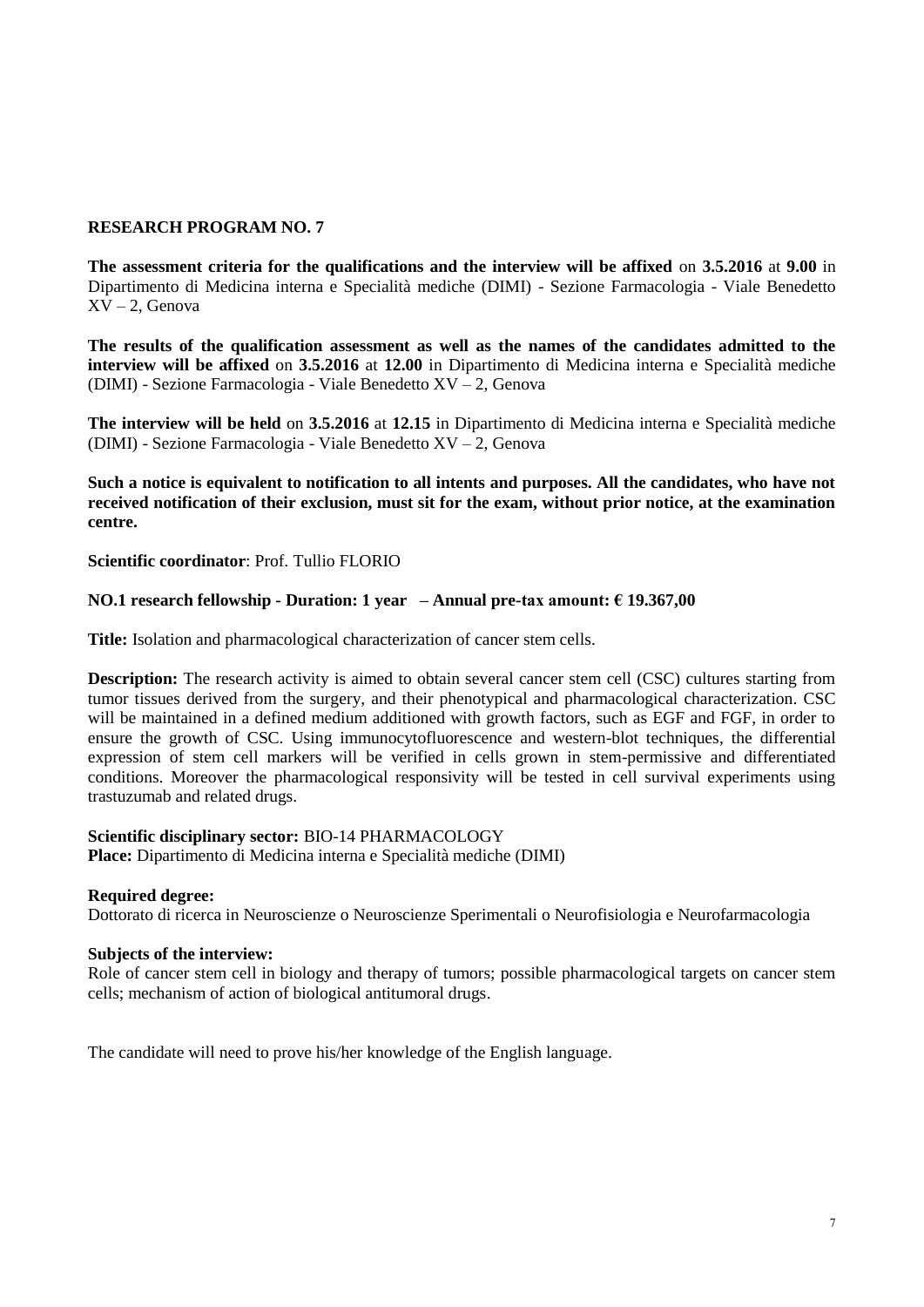**The assessment criteria for the qualifications and the interview will be affixed** on **28.4.2016** at **9.00** in Dipartimento di Medicina sperimentale (DIMES) - Sezione Anatomia Umana - Via A. De Toni 14, Genova

**The results of the qualification assessment as well as the names of the candidates admitted to the interview will be affixed** on **28.4.2016** at **12.00** in Dipartimento di Medicina sperimentale (DIMES) - Sezione Anatomia Umana - Via A. De Toni 14, Genova

**The interview will be held** on **28.4.2016** at **15.00** in Dipartimento di Medicina sperimentale (DIMES) - Sezione Anatomia Umana - Via A. De Toni 14, Genova

**Such a notice is equivalent to notification to all intents and purposes. All the candidates, who have not received notification of their exclusion, must sit for the exam, without prior notice, at the examination centre.**

**Scientific coordinator**: Prof. Tullio FLORIO

# **NO.1 research fellowship - Duration: 1 year – Annual pre-tax amount: € 19.367,00**

**Title:** Identification and characterization of the catalytic subunit of the phosphatase and proteome involved in the activity of trastuzumab.

**Description:** The candidate must identify, characterize and validate the catalytic subunits of the phosphatase/s involved in the activity of Trastuzumab (Tz) and identify the specific proteome involved in their activation. The objective is therefore dual, on one hand the characterization of phosphatase involved will serve for a better definition of their role in human breast cancer cell lines (BCa) and in stem cells of spontaneous primary tumors of the dog breast (DCSC), on the other hand the identification of the proteome can identify hit and / or target sites, potentially involved in the process of resistance to Tz. Studies will be carried out using stable BCa and dCSC.

### **Scientific disciplinary sector:** BIO-14 PHARMACOLOGY

**Place:** Dipartimento di Medicina interna e Specialità mediche (DIMI)

### **Required degree:**

Laurea V.O. in Medicina e Chirurgia o Fisica o Ingegneria Medica o Scienze Biologiche o Biotecnologie indirizzo Biotecnologie Medico-Farmaceutiche

Laurea Magistrale della classe LM-41 Medicina e chirurgia o LM-17 Fisica o LM-21 Ingegneria biomedica o LM-6 Biologia o LM-9 Biotecnologie mediche, veterinarie e farmaceutiche

### **Subjects of the interview:**

Biology of ErbB receptors; molecular mechanisms of ErbB-mediated transduction systems and endocytosis; trastuzumab and drug targeted therapies; biochemistry, confocal and electronic microscopy techniques.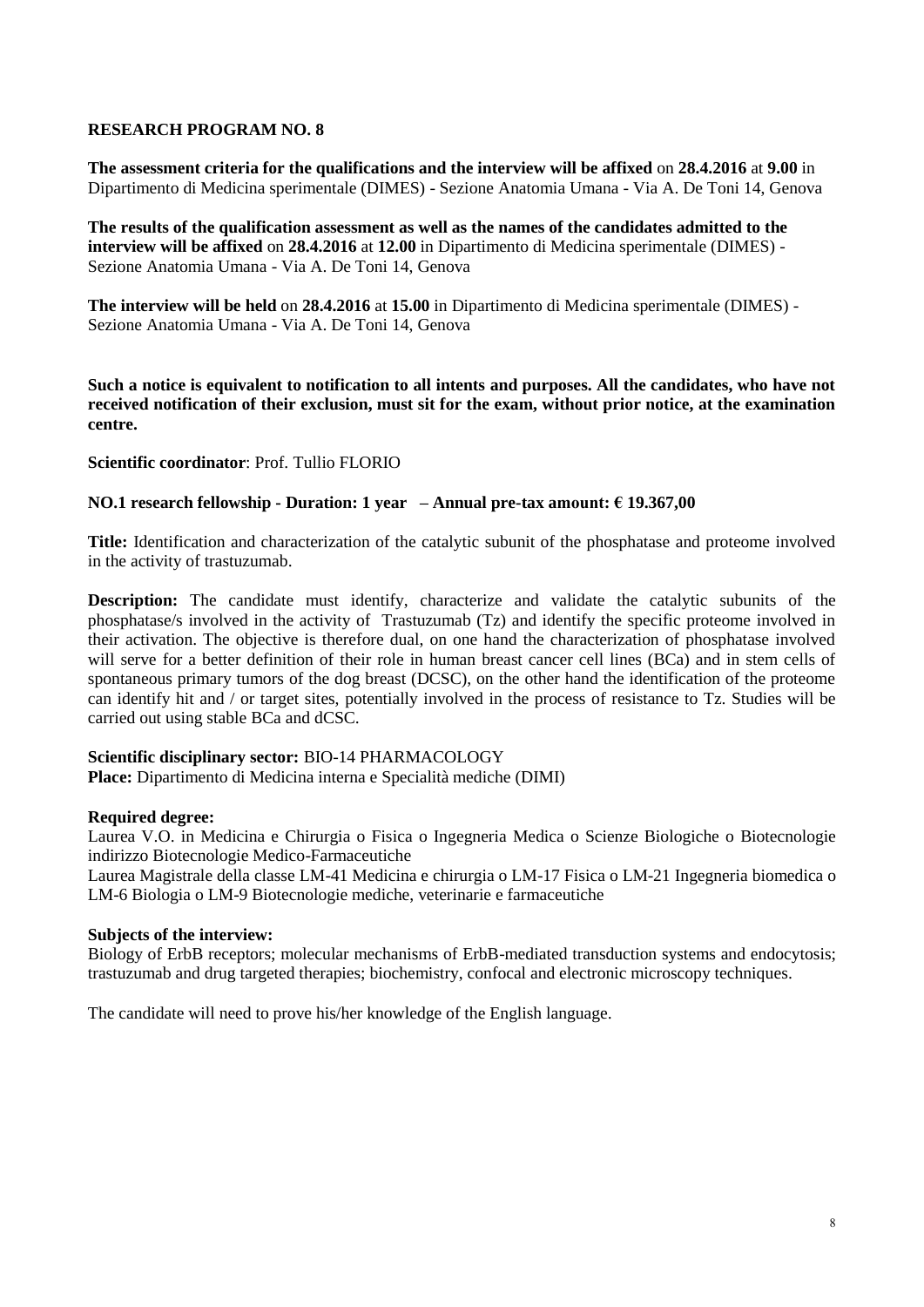# **SCIENTIFIC DISCIPLINARY AREA: MEDICINE**

### **RESEARCH PROGRAM NO. 9**

**The assessment criteria for the qualifications and the interview will be affixed** on **4.5.2016** at **9.00** in Dipartimento di Scienze della Salute (DISSAL), Via Pastore 1, Genova

**The results of the qualification assessment as well as the names of the candidates admitted to the interview will be affixed** on **4.5.2016** at **12.00** in Dipartimento di Scienze della Salute (DISSAL), Via Pastore 1, Genova

**The interview will be held** on **4.5.2016** at **14.00** in Dipartimento di Scienze della Salute (DISSAL), Via Pastore 1, Genova

**Such a notice is equivalent to notification to all intents and purposes. All the candidates, who have not received notification of their exclusion, must sit for the exam, without prior notice, at the examination centre.**

**Scientific coordinator**: Prof.ssa Maria Pia SORMANI

### **NO.1 research fellowship - Duration: 1 year – Annual pre-tax amount: € 19.367,00**

**Title:** Building a dynamic prognostic score using longitudinal clinical assessments in RRMS patients with long term follow up data.

**Description:** The aim of the project is to develop a "dynamic" prognostic score, based on the evolving clinical characteristics of Relapsing Remitting Multiple Sclerosis (RRMS) patients followed with regular clinical examinations over time for a long term follow up period  $(>10$  years), analyzing data from the registry MSBases (>35ooo patients). With the development of new immune therapies, whose early use is strongly encouraged, it is crucial to dispose of reliable clinical predictors to identify the patients who are candidates for early or aggressive therapies. Unfortunately, prognostic scores based on baseline characteristics of RRMS patients have a poor predictive value. Based on the idea that the risk of progression for RRMS patients changes once new events are detected, we would try to develop a time-evolving prognostic score, based on the evidence of new disease activity emerging over time.

### **Scientific disciplinary sector:** MED/01 MEDICAL STATISTICS **Place:** Dipartimento di Scienze della salute (DISSAL)

### **Required degree:**

Laurea V.O. in Statistica o Scienze statistiche demografiche e sociali Laurea Specialistica della classe 48/S Metodi per l'analisi valutativa dei sistemi complessi o 92/S Statistica per la ricerca sperimentale o 90/S Statistica demografica e sociale Laurea Magistrale della classe LM-82 Scienze Statistiche

### **Subjects of the interview**:

Longitudinal regression models, Dynamic models, Mixed effect models.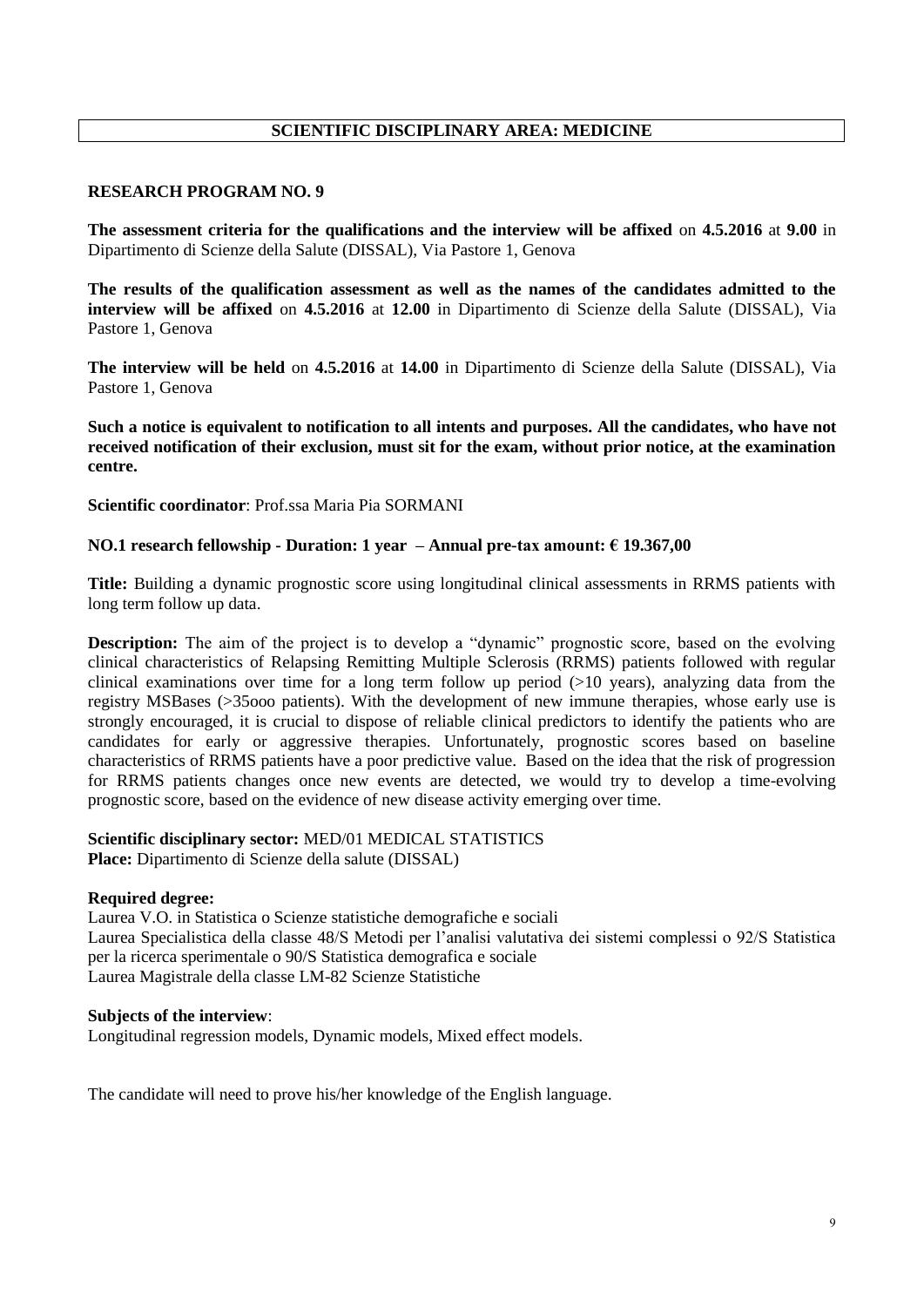**The assessment criteria for the qualifications and the interview will be affixed** on **4.5.2016** at **9.00** in Dipartimento di Scienze della Salute (DISSAL), Via Pastore 1, Genova

**The results of the qualification assessment as well as the names of the candidates admitted to the interview will be affixed** on **4.5.2016** at **12.00** in Dipartimento di Scienze della Salute (DISSAL), Via Pastore 1, Genova

**The interview will be held** on **4.5.2016** at **12.30** in Dipartimento di Scienze della Salute (DISSAL), Via Pastore 1, Genova

**Such a notice is equivalent to notification to all intents and purposes. All the candidates, who have not received notification of their exclusion, must sit for the exam, without prior notice, at the examination centre.**

# **Scientific coordinator**: Prof. Emilio DI MARIA

# **NO.1 research fellowship - Duration: 1 year – Annual pre-tax amount: € 19.367,00**

**Title:** Application of Genetics in the Elderly: Development, Integration, Analyses – AGE-DIAmond: development of the framework for the evaluation of genetic determinants of clinical outcome in the elderly.

**Description:** Objective of the present proposal is to develop a framework for systematic evaluations of genetic determinants of clinical outcomes in the elderly, based in a real-world hospital setting.

Specific aims: i) to validate a tool for ascertainment of family history in patients with cognitive decline; ii) to estimate neuropsychiatric symptoms in demented patients and associations with constitutive features; iii) to validate measures of treatment response as endpoints in clinical pharmacogenetics studies.

A cohort of patients will be enrolled at inpatient and outpatient geriatric clinics of the Galliera Hospital, Genova, and ascertained via validated multidimensional tools; several clinical variables will be collected as outcome measures, including response to therapy, incident infections, etc

# **Scientific disciplinary sector:** MED/03 MEDICAL GENETICS

**Place:** Dipartimento di Scienze della salute (DISSAL)

# **Required degree:**

Laurea V.O. in Medicina e Chirurgia o Scienze Biologiche o Psicologia o Biotecnologie indirizzo Biotecnologie farmaceutiche o Biotecnologie indirizzo Biotecnologie mediche o Chimica e Tecnologie Farmaceutiche o Farmacia

Laurea Specialistica della classe 46/S Medicina e Chirurgia o 6/S Biologia o 58/S Psicologia o 9/S Biotecnologie mediche, veterinarie e farmaceutiche o 14/S Farmacia e farmacia industriale

Laurea Magistrale della classe LM-41 Medicina e Chirurgia o LM-6 Biologia o LM-51 Psicologia o LM-9 Biotecnologie mediche, veterinarie e farmaceutiche o LM-13 Farmacia e farmacia industriale

Laurea della classe LM/SNT4 Scienze delle professioni sanitarie della prevenzione

# **Subjects of the interview**:

Elements of Good Clinical Practice and applications to clinical research, with special regard to oncology, neurology and geriatrics. Principles of genetic epidemiology and pharmacogenetics; genetic determinants of cognitive deficit. Methodology of Evidence Based Medicine: retrieval and analysis of scientific literature, preparation of systematic reviews, etc; methodology for the preparation of projects, articles, reports. Scientific English in the biomedical field.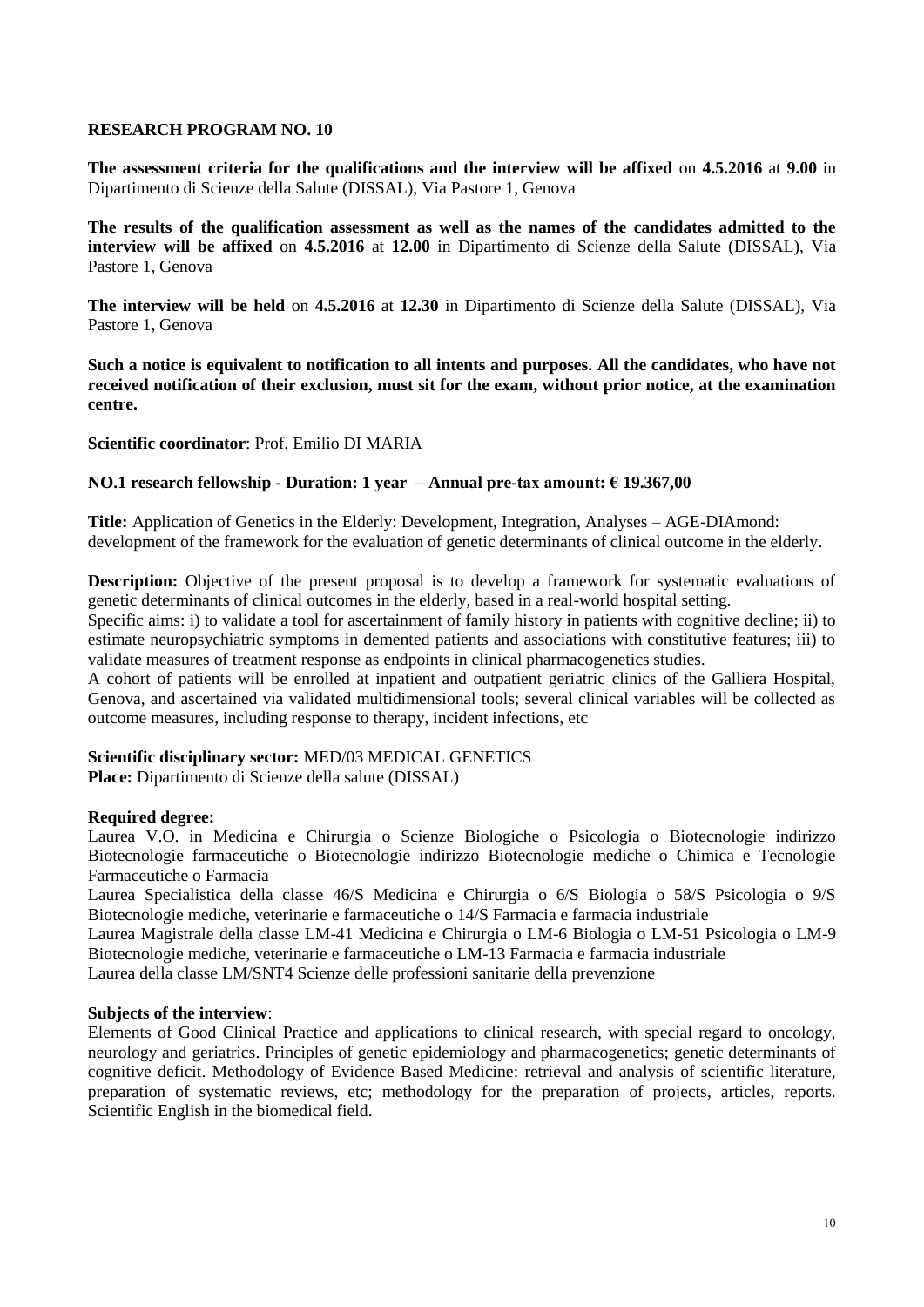**The assessment criteria for the qualifications and the interview will be affixed** on **3.5.2016** at **11.00** in Dipartimento di Scienze della Salute (DISSAL), Via Pastore 1, Genova

**The results of the qualification assessment as well as the names of the candidates admitted to the interview will be affixed** on **3.5.2016** at **14.00** in Dipartimento di Scienze della Salute (DISSAL), Via Pastore 1, Genova

**The interview will be held** on **3.5.2016** at **14.15** in Dipartimento di Scienze della Salute (DISSAL), Via Pastore 1, Genova

**Such a notice is equivalent to notification to all intents and purposes. All the candidates, who have not received notification of their exclusion, must sit for the exam, without prior notice, at the examination centre.**

**Scientific coordinator**: Prof. Claudio VISCOLI

# **NO.4 research fellowship - Duration: 1 year – Annual pre-tax amount: € 27.133,00**

**Title:** New drugs active against HCV: prescription appropriateness, economic sustainability, clinical outcome of new treatment strategies and pharacovigilance.

**Description:** After the arrival of boceprevir and telaprevir, several direct active agents (DAA) active against HCV have become available. Registration trials have demonstrated their efficacy and safety, but included only selected patients without comorbidities. In Italy, only patients with advanced liver disease or at high risk for complications of HCV infection have free access to DAAs. The aim of this project is to evaluate the appropriateness of DAAs prescription as well as the efficacy and safety profile of DAAs. Temporary research fellows will collect data of patients treated with DAAs in the Ligurian Region (Genova, La Spezia, Savona, Albenga, Pietra Ligure, Sanremo).

# **Scientific disciplinary sector:** MED/17 INFECTIOUS DISEASES

**Place:** Dipartimento di Scienze della salute (DISSAL)

# **Required degree:**

Laurea V.O. in Chimica e Tecnologie Farmaceutiche o Biotecnologie indirizzo Biotecnologie farmaceutiche o Biotecnologie indirizzo Biotecnologie mediche o Comunicazione Internazionale o Farmacia o Informatica o Ingegneria biomedica o Ingegneria delle telecomunicazioni o Ingegneria medica o Medicina e Chirurgia o Psicologia o Scienze biologiche o Scienze dell'informazione o Scienze internazionali e diplomatiche o Scienze politiche o Scienze statistiche demografiche e sociali o Statistica

Laurea Specialistica della classe 14/S Farmacia e farmacia industriale o 9/S Biotecnologie mediche, veterinarie e farmaceutiche o 43/S Lingue straniere per la comunicazione internazionale o 23/S Informatica o 100/S Tecniche e metodi per la società dell'informazione o 26/S Ingegneria biomedica o 30/S Ingegneria delle telecomunicazioni o 46/S Medicina e chirurgia o 58/S Psicologia o 6/S Biologia o 69/S Scienze della nutrizione umana o 60/S Relazioni internazionali o 88/S Scienze per la cooperazione allo sviluppo o 99/S Studi europei o 57/S Programmazione e gestione delle politiche e dei servizi sociali o 60/S Relazioni internazionali o 64/S Scienze dell'economia o 70/S Scienze della politica o 71/S Scienze delle pubbliche amministrazioni o 88/S Scienze per la cooperazione allo sviluppo o 89/S Sociologia o 99/S Studi europei o 90/S Statistica demografica e sociale o 48/S Metodi per l'analisi valutativa dei sistemi complessi o 92/S Statistica per la ricerca sperimentale

Laurea Magistrale della classe o LM-13 Farmacia e farmacia industriale o LM-9 Biotecnologie mediche, veterinarie e farmaceutiche o LM-38 Lingue moderne per la comunicazione e la cooperazione o LM-18 Informatica LM-66 Sicurezza informatica o LM-91 Tecniche e metodi per la società dell'informazione o LM-21 Ingegneria biomedica o LM-27 Ingegneria delle telecomunicazioni o LM-26 Ingegneria della sicurezza o LM-41 Medicina e chirurgia o LM-51 Psicologia o LM-6 Biologia o LM-61 Scienze della nutrizione umana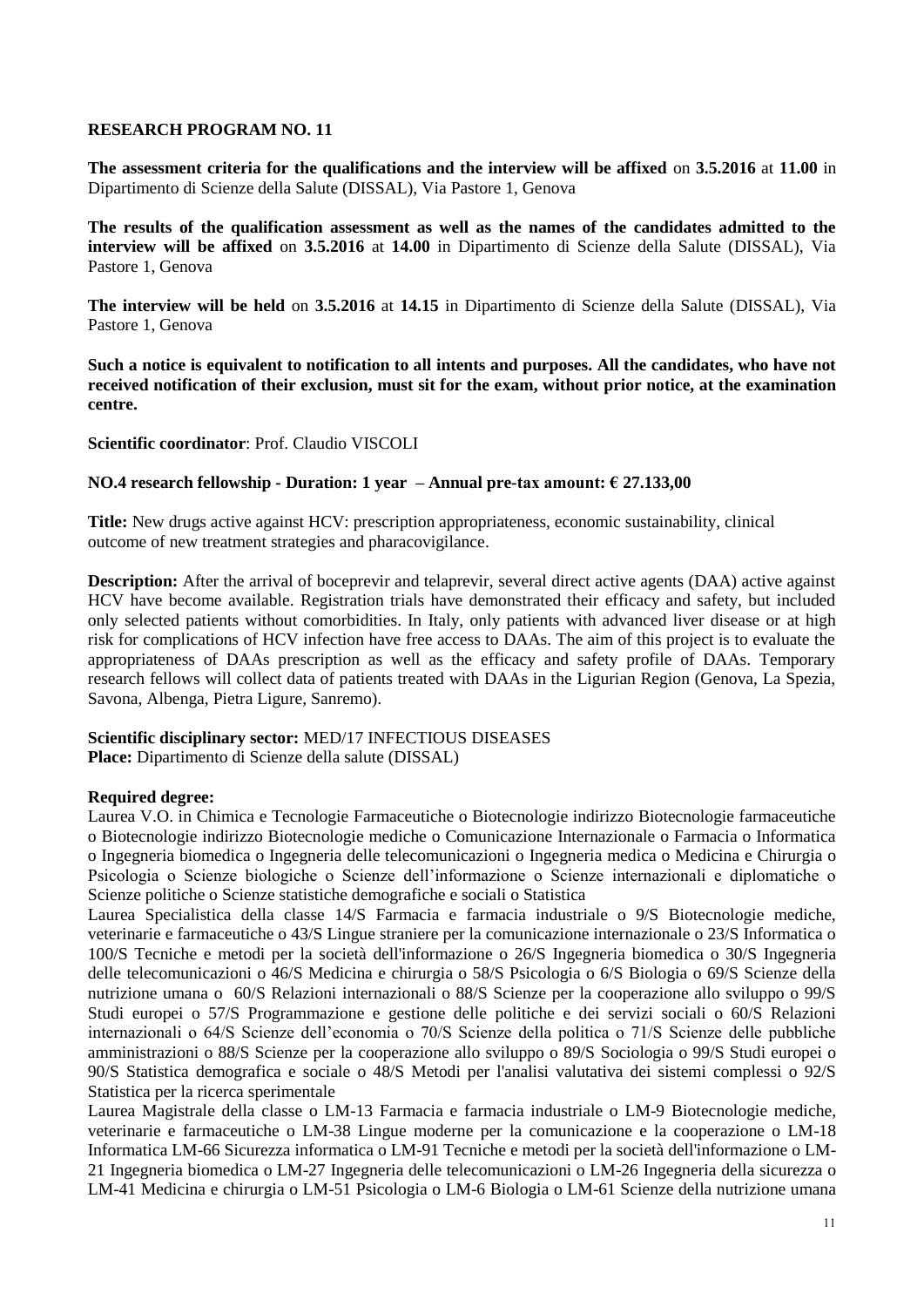o dell'informazione o LM-90 Studi europei o LM-87 Servizio sociale e politiche sociali o LM-52 Relazioni internazionali o LM-56 Scienze dell'economia o LM-62 Scienze della politica o LM-63 Scienze delle Pubbliche Amministrazioni o LM-81 Scienze per la cooperazione allo sviluppo o LM-88 Sociologia e ricerca sociale o LM-82 Scienze statistiche

# **Subjects of the interview**:

HCV infection: risk factors, clinical features, diagnosis and therapeutic approach. Informatic knowledge: operative systems useful for collecting data (Microsoft Windows XP and others), data analysis tools like Microsoft Word, Excel and Power Point; medical research through pubmed and other searchengines.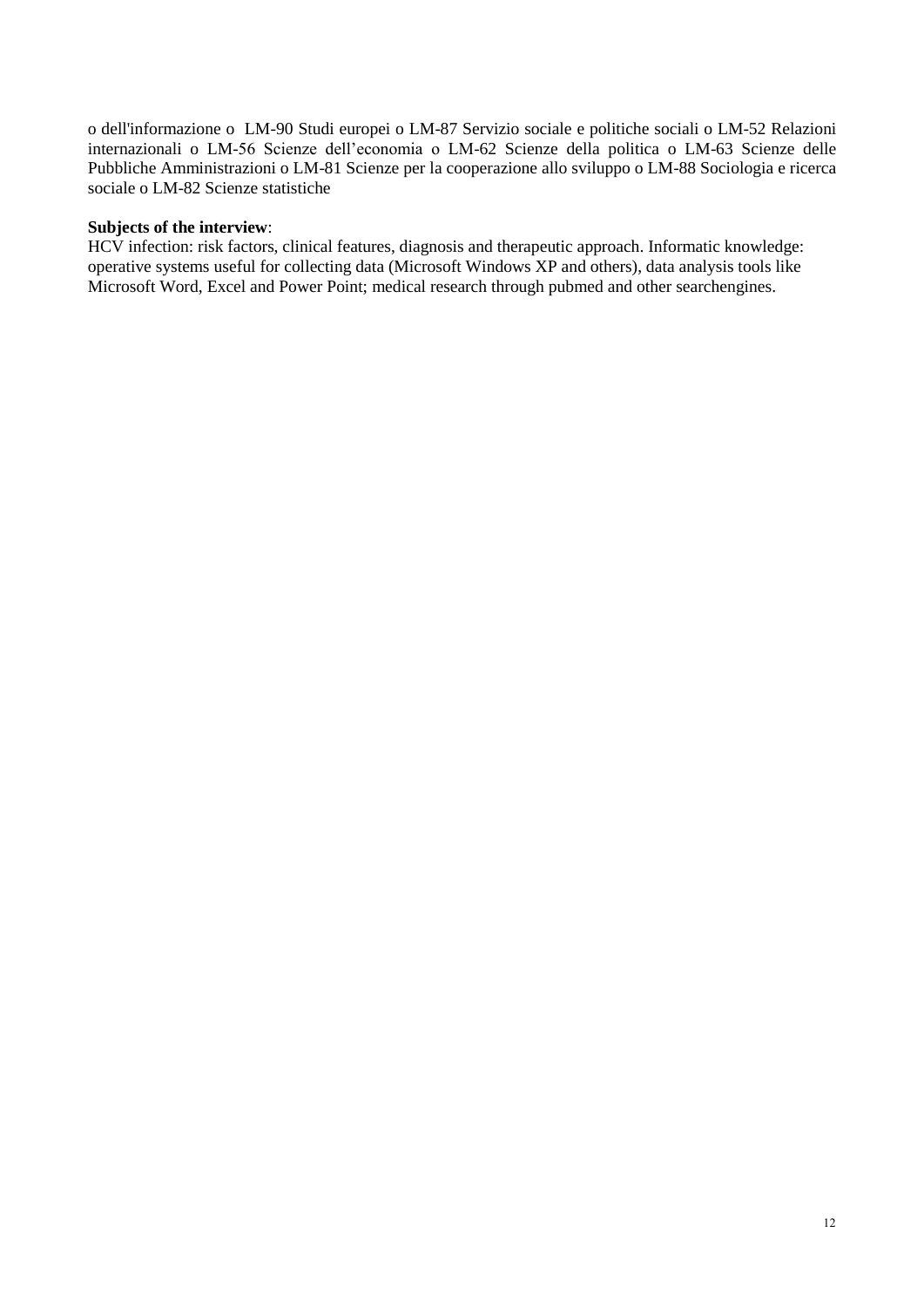**The assessment criteria for the qualifications and the interview will be affixed** on **2.5.2016** at **9.00** in Dipartimento di Scienze della salute (DISSAL), Clinica Malattie Infettive, IRCCS AOU San Martino-IST, Padiglione di Patologie Complesse, piano meno uno, Largo R. Benzi n. 10, Genova

**The results of the qualification assessment as well as the names of the candidates admitted to the interview will be affixed** on **2.5.2016** at **12.00** in Dipartimento di Scienze della salute (DISSAL), Clinica Malattie Infettive, IRCCS AOU San Martino-IST, Padiglione di Patologie Complesse, piano meno uno, Largo R. Benzi n. 10, Genova

**The interview will be held** on **2.5.2016** at **13.00** in Dipartimento di Scienze della salute (DISSAL), Clinica Malattie Infettive, IRCCS AOU San Martino-IST, Padiglione di Patologie Complesse, piano meno uno, Largo R. Benzi n. 10, Genova

**Such a notice is equivalent to notification to all intents and purposes. All the candidates, who have not received notification of their exclusion, must sit for the exam, without prior notice, at the examination centre.**

# **Scientific coordinator**: Prof. Claudio VISCOLI

# **NO.1 research fellowship - Duration: 1 year – Annual pre-tax amount: € 19.367,00**

**Title:** Novel diagnostic methods for invasive fungal infections.

**Description:** Aspergillus fumigatus causes a variety of diseases in humans. The drugs recommended for treatment of Aspergillus diseases are the mold-active azole antifungal drugs. However, a wide range of mutations in A. fumigatus confer azole resistance, which commonly involves modifications in the cyp51A gene, the target for azole antifungal drugs. The primary endpoints of this study are: 1) to evaluate the incidence of the presence of Aspergillus DNA in broncho-alveolar lavage fluids of hematological patients at high risk; 2) to evaluate the performance of molecular analysis compared to galactomannan (fungal cell wall antigen), considered the gold-standard; 3) Strain-typing of Aspergillus spp; 4) to document the presence of mutations in Aspergillus spp. that confer azole resistance.

### **Scientific disciplinary sector:** MED/17 INFECTIOUS DISEASES **Place:** Dipartimento di Scienze della salute (DISSAL)

### **Required degree:**

Dottorato di ricerca in management del trapianto d'organo e di tessuto: innovazioni chirurgiche, diagnosi microbiologiche e terapia delle infezioni

# **Subjects of the interview**:

Non-invasive serological methods for the diagnosis of fungal infections.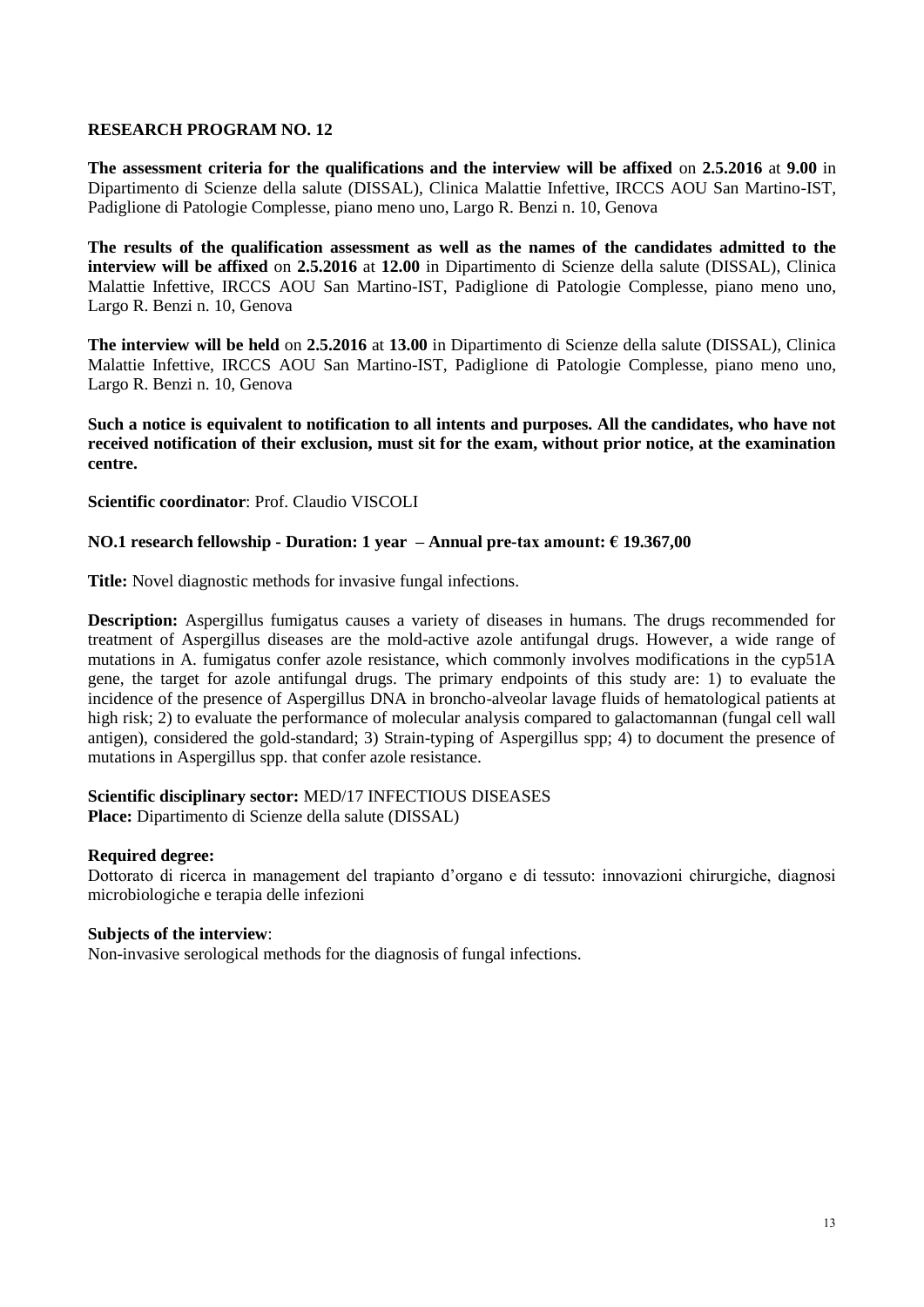**The assessment criteria for the qualifications and the interview will be affixed** on **3.5.2016** at **8.00** in Dipartimento di scienze chirurgiche e diagnostiche integrate (DISC), Largo Rosanna Benzi 8, Genova

**The results of the qualification assessment as well as the names of the candidates admitted to the interview will be affixed** on **3.5.2016** at **11.00** in Dipartimento di scienze chirurgiche e diagnostiche integrate (DISC), Largo Rosanna Benzi 8, Genova

**The interview will be held** on **3.5.2016** at **12.00** in Dipartimento di scienze chirurgiche e diagnostiche integrate (DISC), Largo Rosanna Benzi 8, Genova

**Such a notice is equivalent to notification to all intents and purposes. All the candidates, who have not received notification of their exclusion, must sit for the exam, without prior notice, at the examination centre.**

### **Scientific coordinator**: Prof. Franco DE CIAN

# **NO.1 research fellowship - Duration: 1 year – Annual pre-tax amount: € 19.367,00**

**Title:** Feasibility and safety of electrochemotherapy in the treatment of liver metastasis of colorectal adenocarcinoma not treatable with surgery.

**Description:** Surgery is the gold standard in the management of patients with colorectal liver metastases.

In the local control of disease surgery can be associated with techniques of delimited destruction in which blood vessel and bile ductal system can cause ineffectiveness and complications. Electrochemotherapy (ECT) is an effective technique for mucosal and cutaneous metastatic diseases.

The technique is based on the use of drugs with a low capability of cellular penetration, associated with the electroporation of the tumoral mass only with consequential high selective cytotoxicity.

For technological improvements and its characteristics ECT can be now applied also to different deep seated tumors. The aim of this Study will be the evaluation of feasibility, safety, and efficacy of visceral ECT in the treatment of colorectal liver metastases.

# **Scientific disciplinary sector:** MED/18 GENERAL SURGERY

**Place:** Dipartimento di scienze chirurgiche e diagnostiche integrate (DISC)

# **Required degree:**

Laurea V.O. in Medicina e Chirurgia Laurea Specialistica della classe 46/S Medicina e Chirurgia

# **Subjects of the interview**:

1) Electrochemotherapy (ECT)

2) Loco-regional Treatments in Surgical Oncology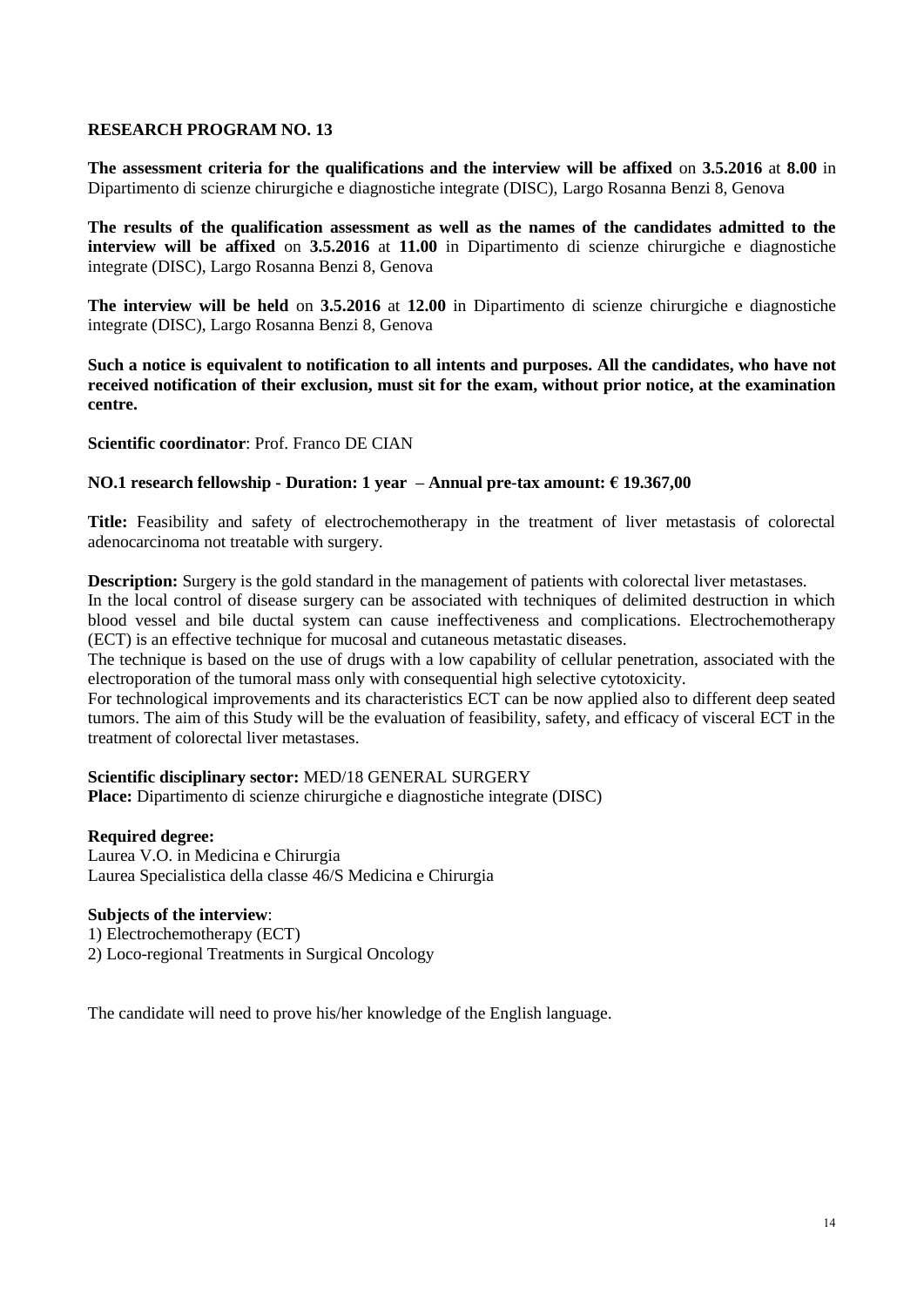**The assessment criteria for the qualifications and the interview will be affixed** on **28.4.2016** at **8.00** in Dipartimento di Scienze Chirurgiche e Diagnostiche Integrate (DISC), Via De Toni 16, Genova

**The results of the qualification assessment as well as the names of the candidates admitted to the interview will be affixed** on **28.4.2016** at **13.00** in Dipartimento di Scienze Chirurgiche e Diagnostiche Integrate (DISC), Via De Toni 16, Genova

**The interview will be held** on **28.4.2016** at **16.00** in Dipartimento di Scienze Chirurgiche e Diagnostiche Integrate (DISC), Via De Toni 16, Genova

**Such a notice is equivalent to notification to all intents and purposes. All the candidates, who have not received notification of their exclusion, must sit for the exam, without prior notice, at the examination centre.**

**Scientific coordinator**: Prof. Ezio GIANETTA

### **NO.1 research fellowship - Duration: 1 year – Annual pre-tax amount: € 31.015,00**

**Title:** Statistical analysis of clinical series data and research products.

**Description:** The research program is focused on retrospective/prospective clinical studies, with the aim to detect potential predictors for primary/surrogate outcomes. Statistical analysis will be carried out on clinical data collected within the scientific-disciplinary sectors (SDS) of the Department, particularly in the fields concerning surgical areas. The research program is also focused on the identification of the best evidence regarding items related to the SDS of the Department, for writing meta-analysis/systematic reviews. The analysis will be made using open source statistical environments to ensure the reproducibility of the procedures. The statistical/informatics tools may also be used for bibliometric/citation analysis on the research products.

# **Scientific disciplinary sector:** MED/18 GENERAL SURGERY

**Place:** Dipartimento di scienze chirurgiche e diagnostiche integrate (DISC)

### **Required degree:**

Dottorato di ricerca in Microbiologia Clinica, Malattie Infettive e Trapianti d'Organo

### **Subjects of the interview**:

Statistical analysis; Data processing; Open-source environments; Reproducible research; Bibliometry.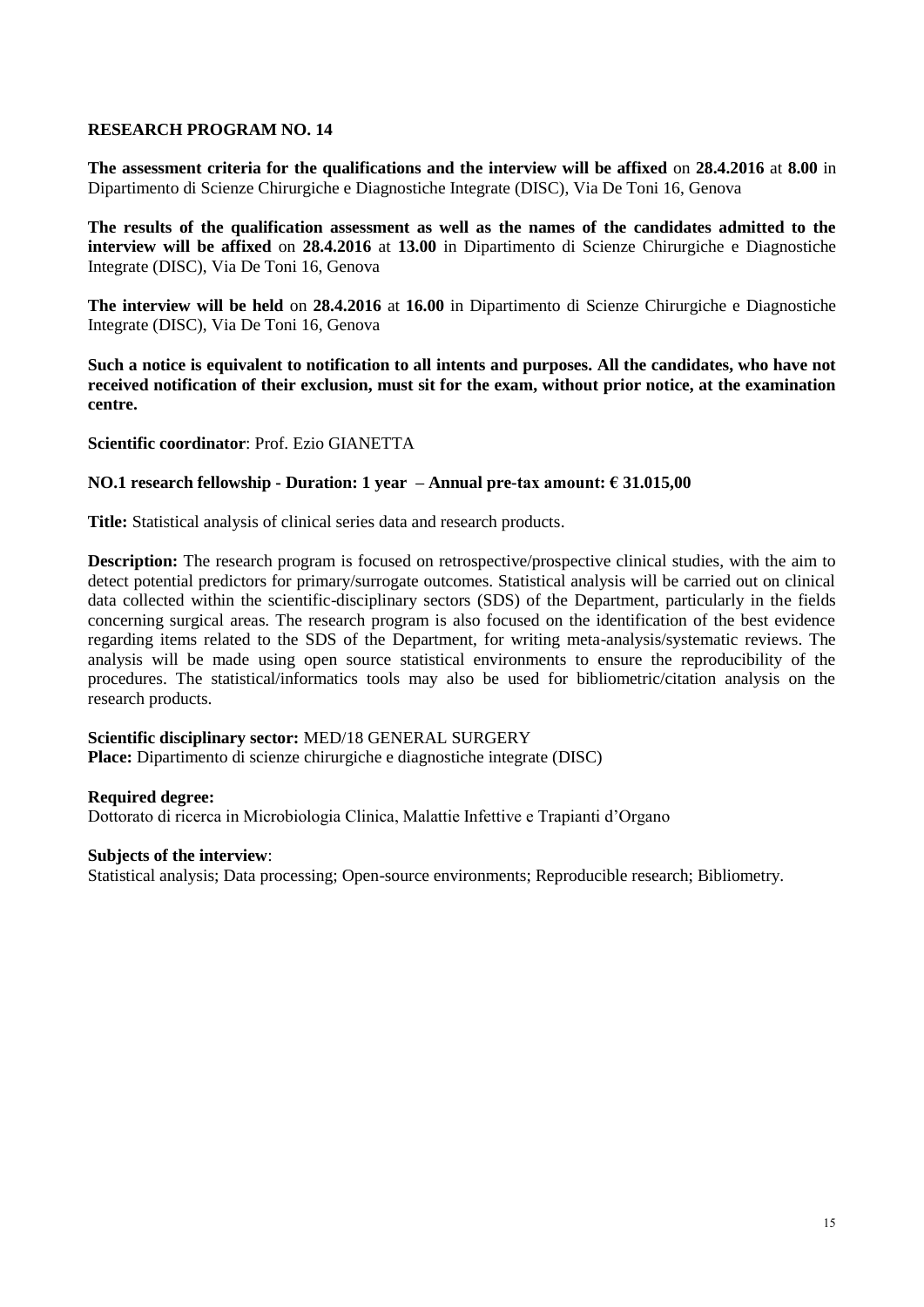**The assessment criteria for the qualifications and the interview will be affixed** on **4.5.2016** at **8.00** in Dipartimento di Scienze chirurgiche e diagnostiche integrate (DISC) Pad 4-Osp S.Martino, piano terra, Largo Rosanna Benzi 9, Genova

**The results of the qualification assessment as well as the names of the candidates admitted to the interview will be affixed** on **4.5.2016** at **11.00** in Dipartimento di Scienze chirurgiche e diagnostiche integrate (DISC) Pad 4-Osp S.Martino, piano terra, Largo Rosanna Benzi 9, Genova

**The interview will be held** on **4.5.2016** at **12.00** in Dipartimento di Scienze chirurgiche e diagnostiche integrate (DISC) Pad 4-Osp S.Martino, piano terra, Largo Rosanna Benzi 9, Genova

**Such a notice is equivalent to notification to all intents and purposes. All the candidates, who have not received notification of their exclusion, must sit for the exam, without prior notice, at the examination centre.**

**Scientific coordinator**: Prof. Armando SILVESTRINI BIAVATI

# **NO.1 research fellowship - Duration: 1 year – Annual pre-tax amount: € 19.367,00**

**Title:** Torque efficiency analysis of a fully customized orthodontic lingual appliance with new generation elastomeric ligature.

**Description:** Aim of this research is to perform a in vitro analysis of the efficiency of new generation elastomeric ligatures to create torque control with different size archwires. A specific modified typodont will be used. Lingual archwires 014, 016, 16x22, 18x25 and 19x25 inches will be tested when inserted into a central incisor lingual bracket. Different kind of ligatures will be evaluated: 009 stainless steel ligature, elastomeric, new generation elastomeric, elastomeric overtie. The range of forces applied will be from 0 to 100 Nc. The primary outcomes is the angle generated at different forces and the resultant torque value. The force analysis will allow to determine which treatment phase will be able to express an efficient torque control, and which arch sequence should be used to optimize the force control to manage tooth movement.

**Scientific disciplinary sector:** MED/28 ORAL DISEASES AND DENTISTRY

**Place:** Dipartimento di scienze chirurgiche e diagnostiche integrate (DISC)

# **Required degree:**

Dottorato di ricerca on the subject of bioengineering

# **Subjects of the interview**:

New orthodontic lingual appliances. What are the fully customized orthodontic appliances. In vitro research about how to measure expression of torque of orthodontic appliances. Moreover, how to study the freedom degree of some orthodontic wires within the bracket and the kind of performance of new generation elastomeric ligatures. Discussion of applicant scientific publications (if any) concerning topics that are the matter of this research.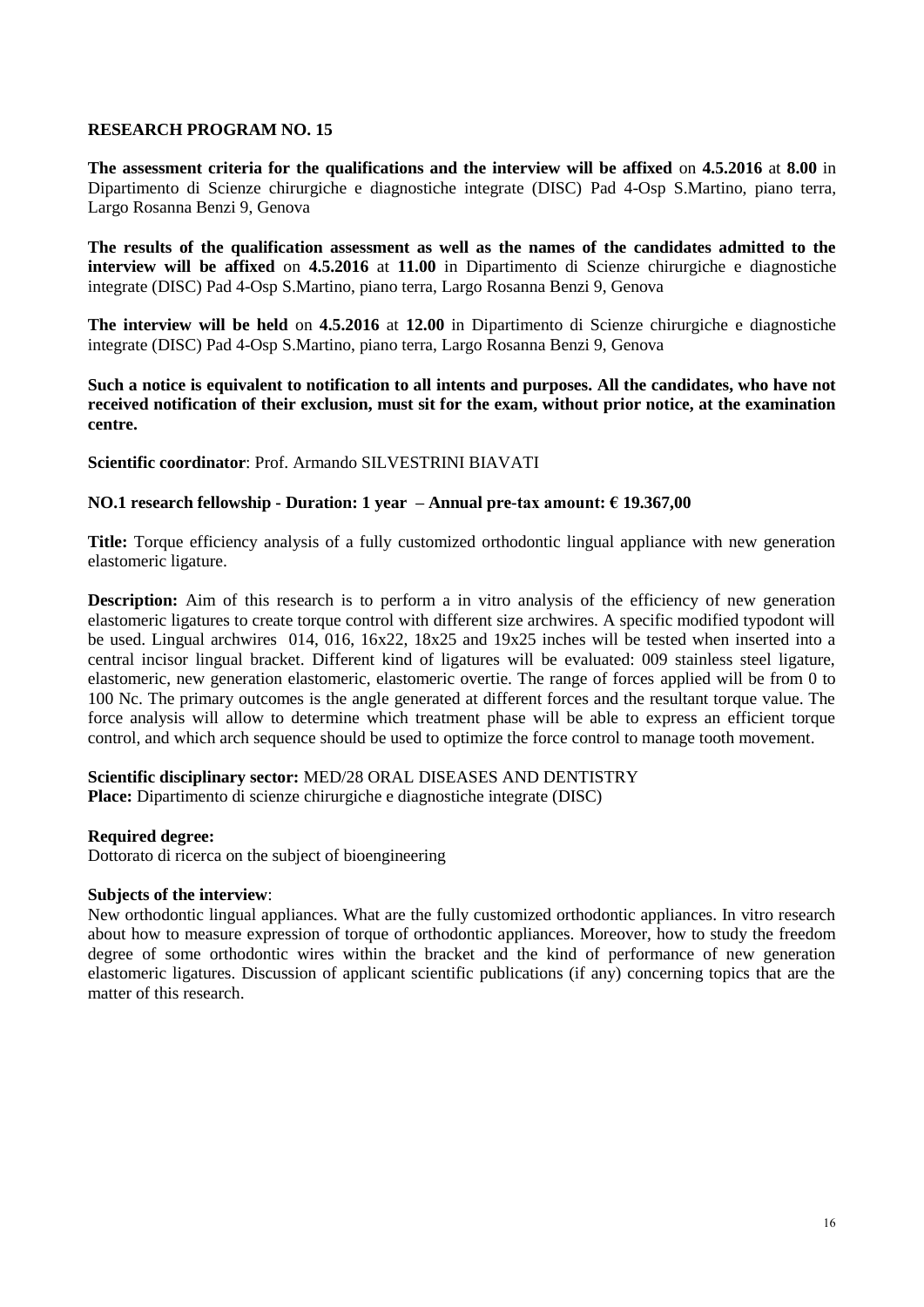**The assessment criteria for the qualifications and the interview will be affixed** on **28.4.2016** at **10.00** in Dipartimento di Scienze della salute (DISSAL), Polo Alberti, Via L.B. Alberti 4, terzo piano, Genova

**The results of the qualification assessment as well as the names of the candidates admitted to the interview will be affixed** on **28.4.2016** at **14.00** in Dipartimento di Scienze della salute (DISSAL), Polo Alberti, Via L.B. Alberti 4, terzo piano, Genova

**The interview will be held** on **28.4.2016** at **15.00** in Dipartimento di Scienze della salute (DISSAL), Polo Alberti, Via L.B. Alberti 4, terzo piano, Genova

**Such a notice is equivalent to notification to all intents and purposes. All the candidates, who have not received notification of their exclusion, must sit for the exam, without prior notice, at the examination centre.**

**Scientific coordinator**: Prof. Giacomo GARLASCHI

# **NO.1 research fellowship - Duration: 1 year – Annual pre-tax amount: € 19.367,00**

**Title:** Screening for the prevention of abdominal aortic aneurysm complications in the area of ASL 5.

**Description:** The project consists in screening a hight risk population group by ultrasound examination to detect abdominal aortic aneurysm; male subjects at the age of 65 years living in the territory of ASL 5 will be enrolled. The screening will be performed in adjunct to rectal cancer screening, already existing, and using the same data and economic resources. The aim is this project is create a database of the incidence of this pathology in the territory, riduce related mortality, diagnose risk conditions not known, follow up or terapeutic management of patients.

# **Scientific disciplinary sector:** MED/36 DIAGNOSTIC IMAGING AND RADIOTHERAPY **Place:** Dipartimento di Scienze della salute (DISSAL)

# **Required degree:**

Laurea V.O. in Medicina e Chirurgia Laurea Specialistica della classe 46/S Medicina e Chirurgia Laurea Magistrale della classe LM-41 Medicina e Chirurgia

# **Subjects of the interview**:

Imaging in screening and diagnosis of cardiovascular disease.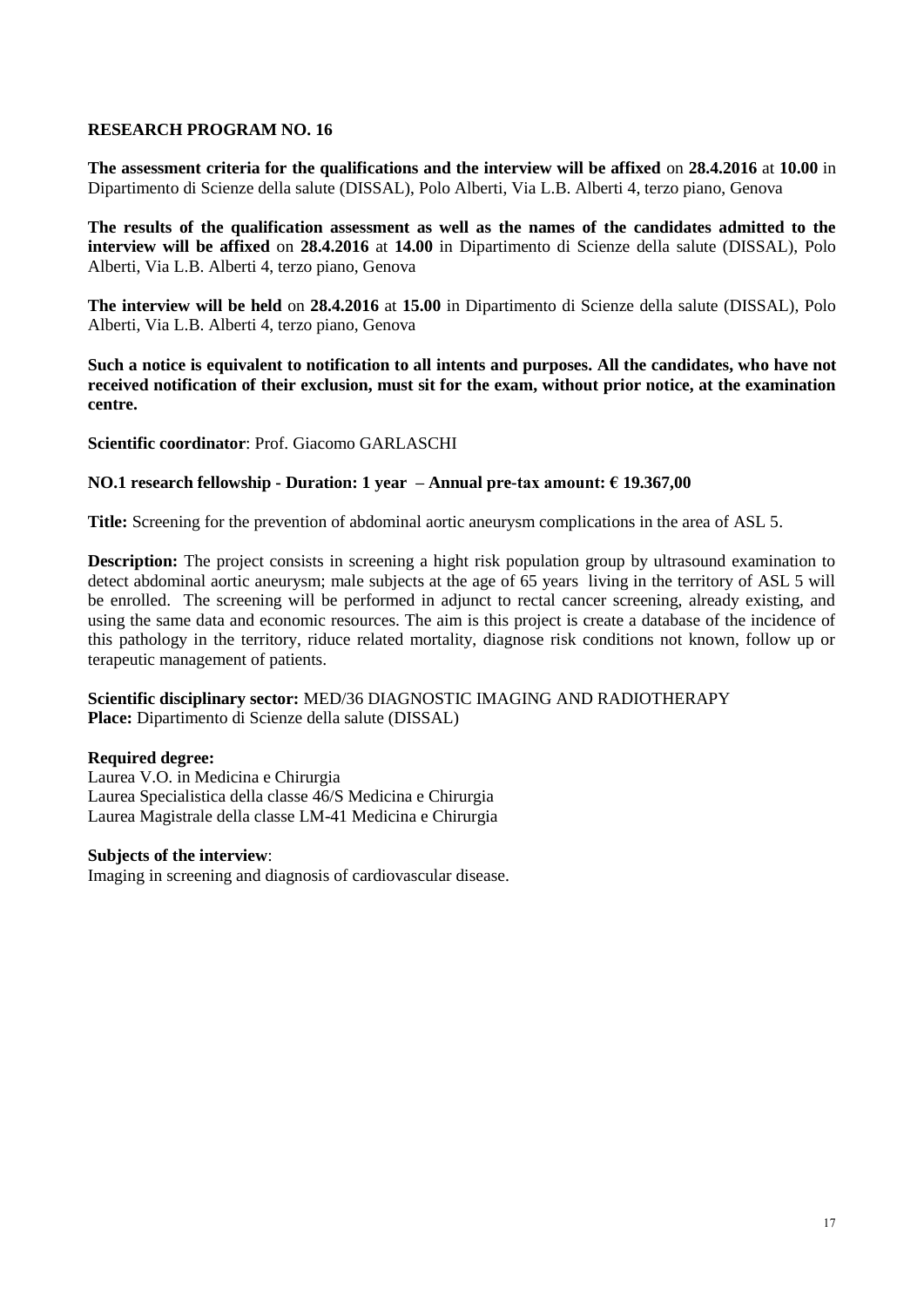**The assessment criteria for the qualifications and the interview will be affixed** on **28.4.2016** at **9.00** in Dipartimento di Scienze della salute (DISSAL), Padiglione Sommariva, c/o IRCCS San Martino –IST, largo R. Benzi 10, Genova

**The results of the qualification assessment as well as the names of the candidates admitted to the interview will be affixed** on **28.4.2016** at **12.00** in Dipartimento di Scienze della salute (DISSAL), Padiglione Sommariva, c/o IRCCS San Martino –IST, largo R. Benzi 10, Genova

**The interview will be held** on **28.4.2016** at **14.00** in Dipartimento di Scienze della salute (DISSAL), Padiglione Sommariva, c/o IRCCS San Martino –IST, largo R. Benzi 10, Genova

**Such a notice is equivalent to notification to all intents and purposes. All the candidates, who have not received notification of their exclusion, must sit for the exam, without prior notice, at the examination centre.**

*As regards candidates, who are not resident or domiciled in Italy, and those, who are resident or habitually domiciled at a distance of more than 300 Km from the selection centre, the interview, if requested, can also be held by electronic means (SKYPE video conference call), promptly contacting Prof. Gianmario Sambuceti on the phone number +39 010 555 2026 (4811) or via the email address Sambuceti@unige.it*

**Scientific coordinator**: Prof. Gianmario SAMBUCETI

# **NO.2 research fellowship - Duration: 1 year – Annual pre-tax amount: € 19.367,00**

**Title:** SCM-ALS - Spinal cord metabolism in Amyotrophic Lateral Sclerosis.

**Description:** Funding will support the participation to the project "SCM-ALS - Spinal cord metabolism in Amyotrophic Lateral Sclerosis". This program aims to characterize the effects of amyotrophic lateral sclerosis on several functions of the spinal cord, mostly on the metabolism of tissues included within the spinal canal. This task will be pursued by a computational approach to PET/CT imaging and will thus ask for specific skills in nuclear medicine as well as in the Neuroimaging in degenerative disorders. These competences are considered prerequisites to correlate imaging data with clinical indexes of disease localization and aggressiveness. We point out that a significant part of the work will be spent in Turin in cooperation with the local University and with the imaging Center IRMET SpA.

# **Scientific disciplinary sector:** MED/36 DIAGNOSTIC IMAGING AND RADIOTHERAPY **Place:** Dipartimento di Scienze della salute (DISSAL)

# **Required degree:**

Specializzazione in Medicina Nucleare o in Neurologia con adeguata produzione scientifica derivante da Imaging Medico-Nucleare o Neurologia

# **Subjects of the interview**:

Use of fluoro-deoxyglucose in neuroimaging; Computational image analysis; pathophysiology of amyotrophic lateral sclerosis, principles of PET/CT imaging.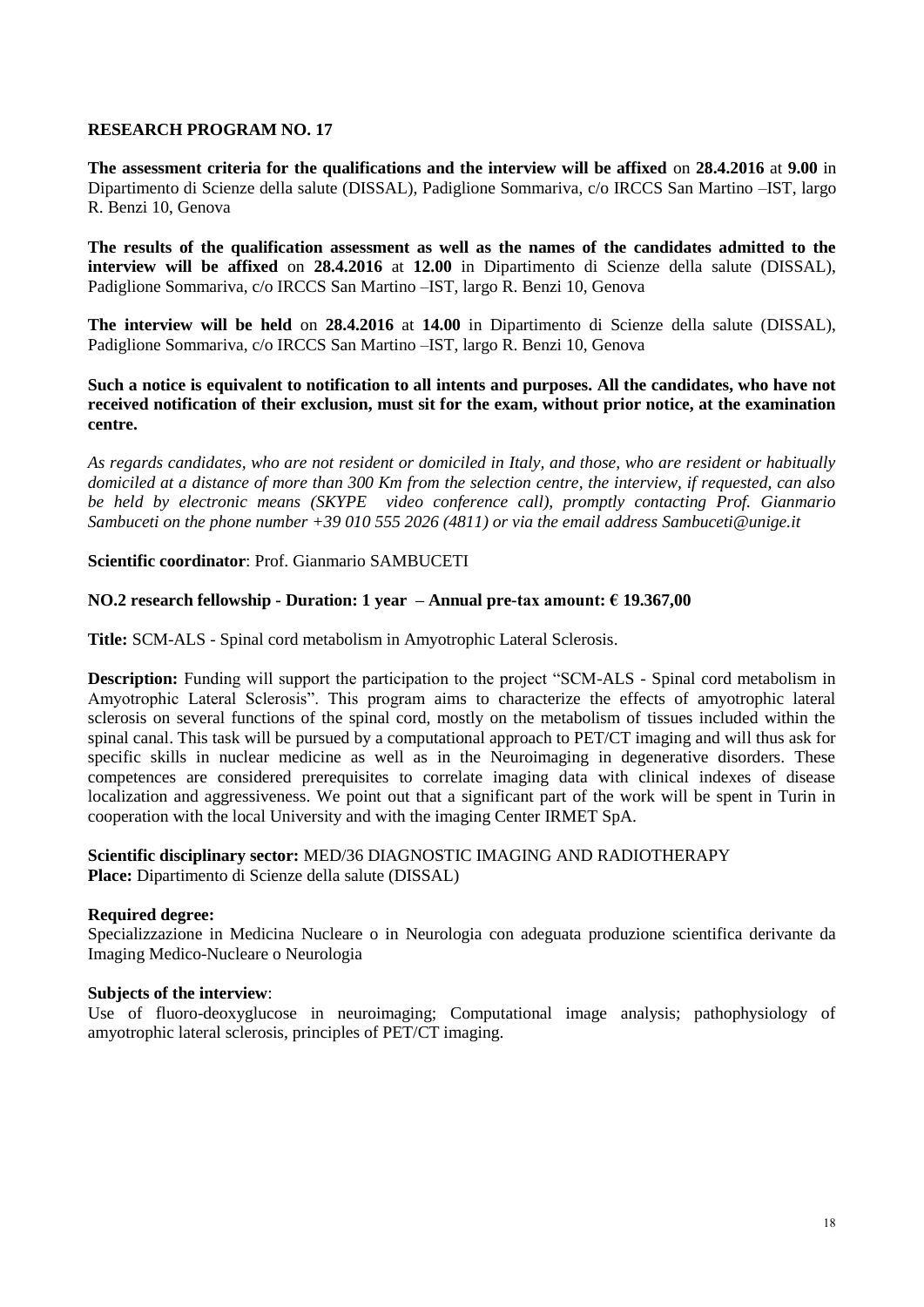**The assessment criteria for the qualifications and the interview will be affixed** on **3.5.2016** at **9.00** in Dipartimento di Scienze della Salute (DISSAL), Via Antonio Pastore 1, Genova

**The results of the qualification assessment as well as the names of the candidates admitted to the interview will be affixed** on **3.5.2016** at **12.00** in Dipartimento di Scienze della Salute (DISSAL), Via Antonio Pastore 1, Genova

**The interview will be held** on **3.5.2016** at **14.00** in Dipartimento di Scienze della Salute (DISSAL), Via Antonio Pastore 1, Genova

**Such a notice is equivalent to notification to all intents and purposes. All the candidates, who have not received notification of their exclusion, must sit for the exam, without prior notice, at the examination centre.**

**Scientific coordinator**: Prof. Giancarlo ICARDI

# **NO.1 research fellowship - Duration: 1 year – Annual pre-tax amount: € 27.133,00**

**Title:** Evaluation of the effectiveness of PCV13 introduction in adult immunization program in Liguria on incidence of emergency department accesses for pneumococcal and vaccine type Community-Acquired Pneumonia (CAP).

**Description:** Community acquired pneumonia (CAP) is the most common type of pneumonia. The most frequent bacterial cause is Streptococcus pneumoniae.

Since PCV13 has been introduced in the immunization program of the Liguria Region, there is a strong need for local evidence of PCV13 impact on CAP as well as for continuous monitoring of the remaining burden of disease in adults.

The aims of this research will be (i) to estimate the expected potential impact of PCV13 in adults aged  $\geq 65$ years old in Liguria and (ii) to describe the epidemiology of hospitalized CAP through an active surveillance system in hospital facilities, supporting the recommendations for active programs of PCV13.

**Scientific disciplinary sector:** MED/42 HYGIENE AND PUBLIC HEALTH **Place:** Dipartimento di Scienze della salute (DISSAL)

# **Required degree:**

Dottorato di ricerca in Epidemiologia e Prevenzione

### **Subjects of the interview**:

- Design of Experimental and observational studies
- Measures in epidemiology
- Epidemiology of invasive disease and non-invasive sustained by Streptococcus pneumoniae
- Pneumococcal Vaccines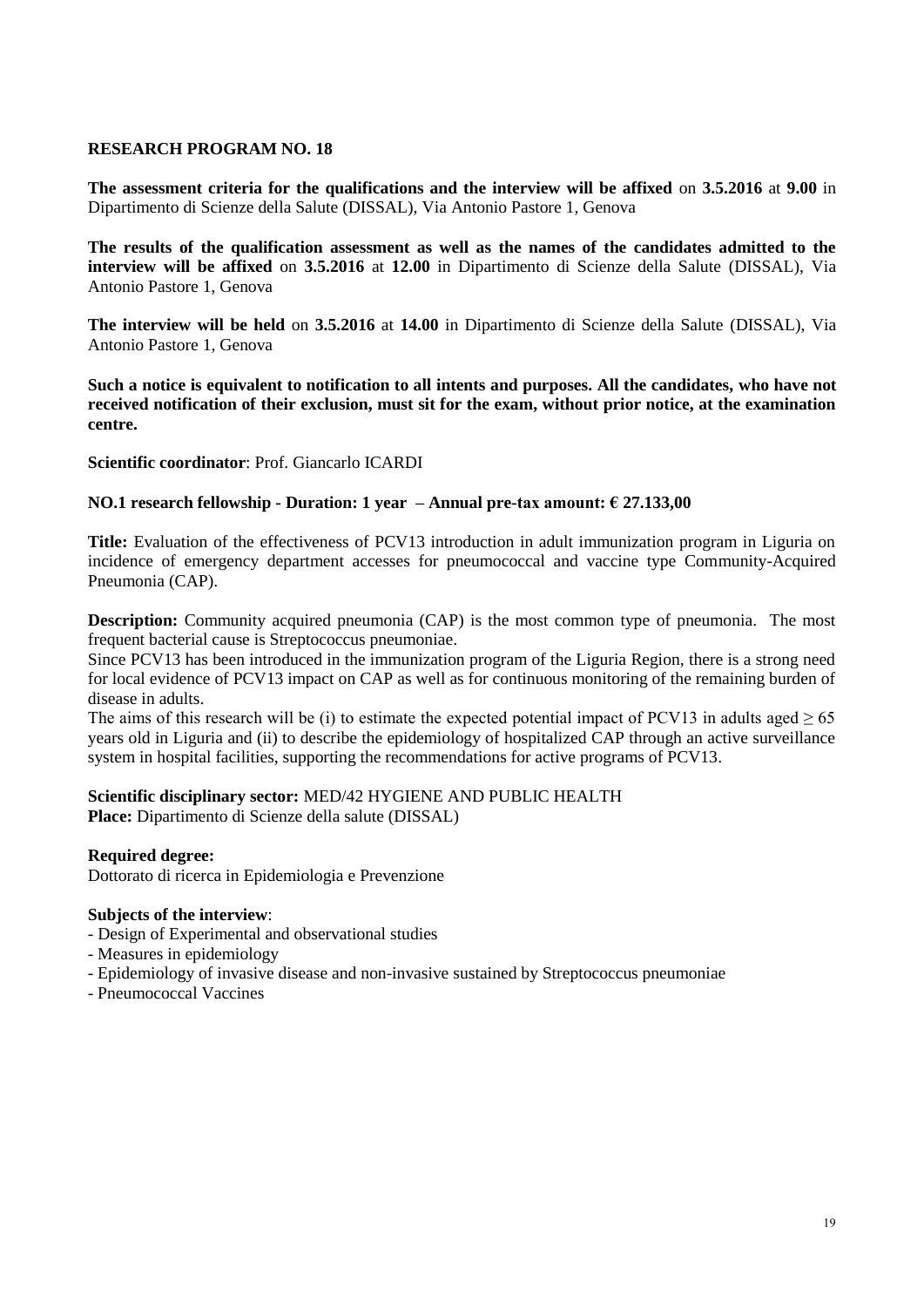**The assessment criteria for the qualifications and the interview will be affixed** on **28.4.2016** at **9.00** in Dipartimento di Scienze della Salute (DISSAL), Via Antonio Pastore 1, Genova

**The results of the qualification assessment as well as the names of the candidates admitted to the interview will be affixed** on **28.4.2016** at **12.00** in Dipartimento di Scienze della Salute (DISSAL), Via Antonio Pastore 1, Genova

**The interview will be held** on **28.4.2016** at **14.00** in Dipartimento di Scienze della Salute (DISSAL), Via Antonio Pastore 1, Genova

**Such a notice is equivalent to notification to all intents and purposes. All the candidates, who have not received notification of their exclusion, must sit for the exam, without prior notice, at the examination centre.**

**Scientific coordinator**: Prof. Paolo DURANDO

# **NO.1 research fellowship - Duration: 1 year – Annual pre-tax amount: € 27.133,00**

**Title:** The biological risk at the workplace: assessment, prevention, training and impact in the context of medical surveillance, also in comparison with other occupational risks.

**Description:** Several work activities, considered of high importance in the field of health and safety, expose workers to biological agents. In this context, the Italian National Prevention Plan 2014-2018, by Italian Health Ministry, argue the importance of a correct identification of risk factors and required determinants for right individuation of prevention strategies about infection and infectious diseases. Therefore, the aims of the research project are: (i) study and application of methods aimed to biological risk assessment in the occupational field; (ii) implementation of required clinical-epidemiological surveillance activities in the field of exposure/biological injuries, and impact in the context of job fitness; (iii) implementation of guidelines and assessment of their effectiveness in terms of prevention; (iv) development of innovative training interventions for workers about the topics of the project.

### **Scientific disciplinary sector:** MED/44 OCCUPATIONAL MEDICINE **Place:** Dipartimento di Scienze della salute (DISSAL)

# **Required degree:**

Laurea V.O. in Medicina e Chirurgia Laurea Specialistica della classe 46/S Medicina e Chirurgia Laurea Magistrale della classe LM-41 Medicina e Chirurgia

### **Subjects of the interview**:

- Methods for assessment of biological risk in the workplace
- Methods of biological risk prevention in the workplace
- Strategies for management of biological accidents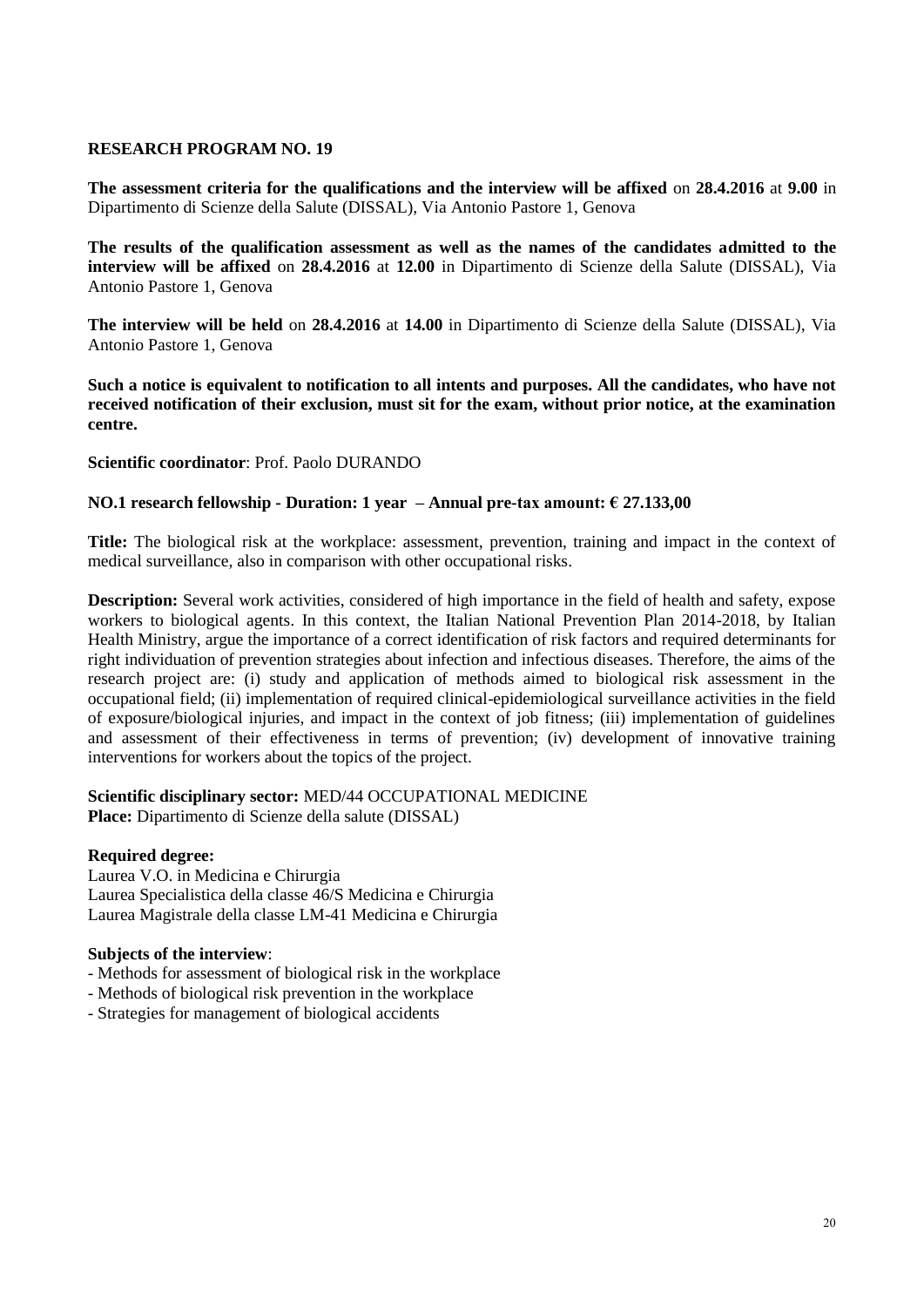# **SCIENTIFIC DISCIPLINARY AREA: INDUSTRIAL AND INFORMATION ENGINEERING**

### **RESEARCH PROGRAM NO. 20**

**The assessment criteria for the qualifications and the interview will be affixed** on **2.5.2016** at **9.00** in Dipartimento di Ingegneria civile, chimica e ambientale (DICCA), Via Montallegro 1, Genova

**The results of the qualification assessment as well as the names of the candidates admitted to the interview will be affixed** on **2.5.2016** at **12.30 i**n Dipartimento di Ingegneria civile, chimica e ambientale (DICCA), Via Montallegro 1, Genova

**The interview will be held** on **2.5.2016** at **15.00** in Dipartimento di Ingegneria civile, chimica e ambientale (DICCA), Via Montallegro 1, Genova

**Such a notice is equivalent to notification to all intents and purposes. All the candidates, who have not received notification of their exclusion, must sit for the exam, without prior notice, at the examination centre.**

**Scientific coordinator:** Prof. Andrea MAZZINO

### **NO.1 research fellowship - Duration: 1 year – Annual pre-tax amount: € 19.367,00**

**Title:** Prediction of ship behavior on the basis of meteorological and marine data from an operational meteomarine model chain.

**Description:** The weather conditions have a great impact on the safety of ships at sea. The research aims at integrating information from the marine weather forecast (DICCA) and the study of the response of the ship to the wave (DITEN) to give the crew a tool easy to interpret that provides an indication of the degree of danger in the near future. Such a tool will permit the choice of alternative routes to those initially planned in the short and medium term (bad weather avoidance and / or weather routing)

**Scientific disciplinary sector:** ING-IND/01 NAVAL ARCHITECTURE **Place:** Dipartimento di Ingegneria civile, chimica e ambientale (DICCA)

### **Required degree:**

Laurea V.O. in Ingegneria Navale o Ingegneria Meccanica o Ingegneria Civile o Ingegneria Ambientale Laurea Specialistica della classe 37/S Ingegneria Navale o Yacht Design o 36/S Ingegneria meccanica o 28/S Ingegneria civile o 38/S Ingegneria per l'ambiente e il territorio Laurea Magistrale della classe LM-34 Ingegneria Navale o Yacht Design o LM-33 Ingegneria meccanica o LM-23 Ingegneria civile o LM-35 Ingegneria per l'ambiente e il territorio

### **Subjects of the interview:**

Weather routing, predictive models of motion and strength of the ship hull. Impact of weather conditions on the control/design of the vessel. Use of programming languages.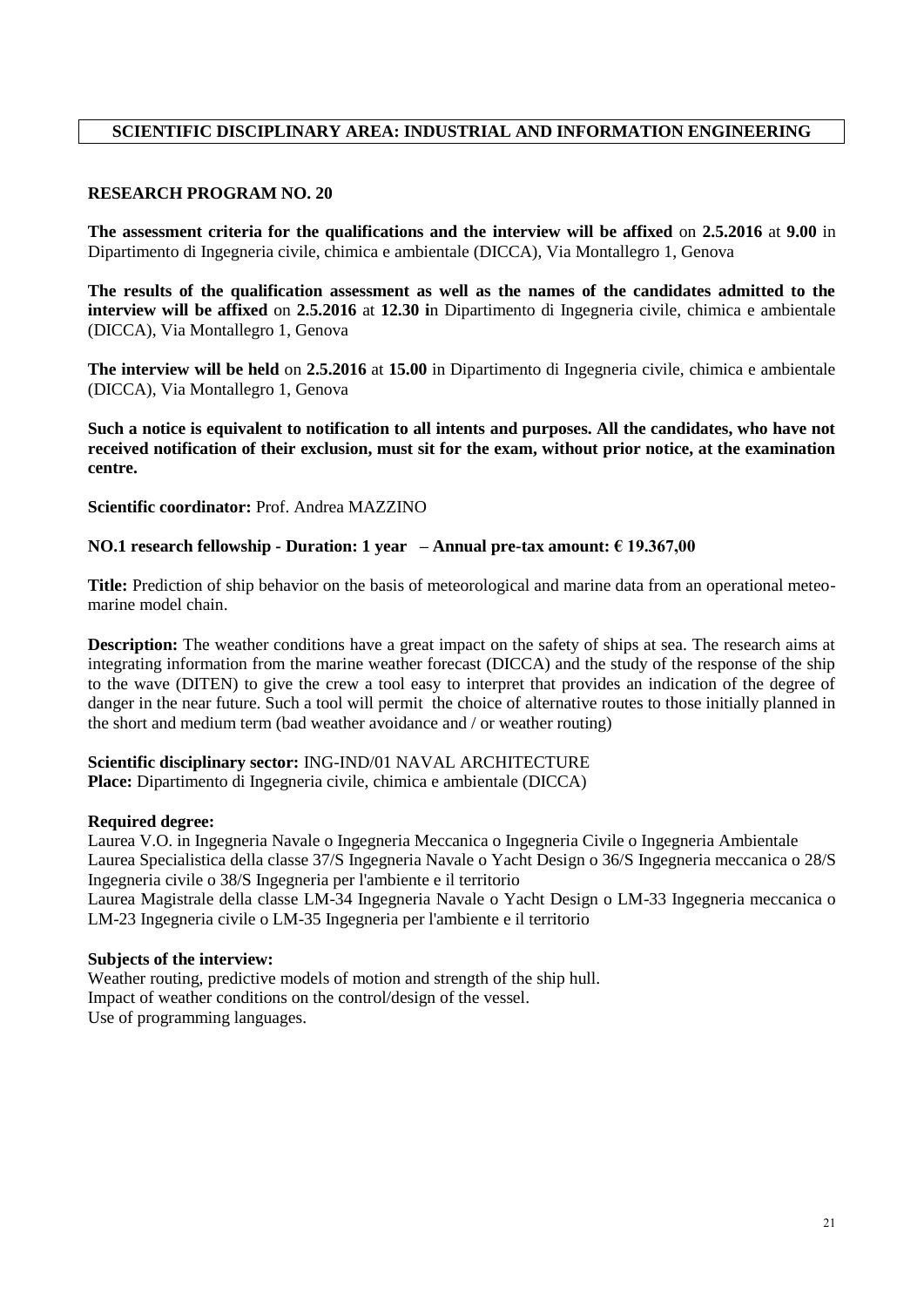**The assessment criteria for the qualifications and the interview will be affixed** on **3.5.2016** at **8.30** in Dipartimento di ingegneria navale, elettrica, elettronica e delle telecomunicazioni (DITEN) Via Montallegro 1, Genova

**The results of the qualification assessment as well as the names of the candidates admitted to the interview will be affixed** on **3.5.2016** at **13.00** in Dipartimento di ingegneria navale, elettrica, elettronica e delle telecomunicazioni (DITEN) Via Montallegro 1, Genova

**The interview will be held** on **3.5.2016** at **14.30** in Dipartimento di ingegneria navale, elettrica, elettronica e delle telecomunicazioni (DITEN) Via Montallegro 1, Genova

### **Such a notice is equivalent to notification to all intents and purposes. All the candidates, who have not received notification of their exclusion, must sit for the exam, without prior notice, at the examination centre.**

*As regards candidates, who are not resident or domiciled in Italy, and those, who are resident or habitually domiciled at a distance of more than 300 Km from the selection centre, the interview, if requested, can also be held by electronic means (SKYPE video conference call), promptly contacting Prof. Michele Viviani on the phone number +39 320 4248046 or via the email address michele.viviani@unige.it*

# **Scientific coordinator:** Prof. Michele VIVIANI

# **NO.1 research fellowship - Duration: 1 year – Annual pre-tax amount: € 19.367,00**

**Title:** Development of mathematical models for the prediction of ship manoeuvring characteristics considering sectional and local characteristics.

**Description:** The research activity, based on the results of a pilot study carried out with CETENA/Fincantieri, will be devoted to the development of mathematical models for the prediction of ship manoeuvring characteristics, taking into account not only ship main dimensions but also local characteristics (hull shape, appendages). The activity will cover: research of suitable formulation from literature, improvement of the existing formulations on the basis of experimental data, cooperation with CETENA for the development of the simulation code, validation of the code comparing results with experimental data. If deemed necessary, direct numerical calculations (RANS) will be carried out in order to obtain data for the validation and tuning of the mathematical models.

# **Scientific disciplinary sector:** ING-IND/01 NAVAL ARCHITECTURE

**Place:** Dipartimento di ingegneria navale, elettrica, elettronica e delle telecomunicazioni (DITEN)

# **Required degree:**

Laurea V.O. in Ingegneria Navale Laurea Specialistica della classe 37/S Ingegneria Navale o Yacht Design Laurea Magistrale della classe LM-34 Ingegneria Navale o Yacht Design

# **Subjects of the interview:**

Ship manoeuvrability, mathematical models for the study of ship manoeuvrability, simulation software (MATLAB / Simulink), application of numerical methods (RANS) for the evaluation of manoeuvring forces.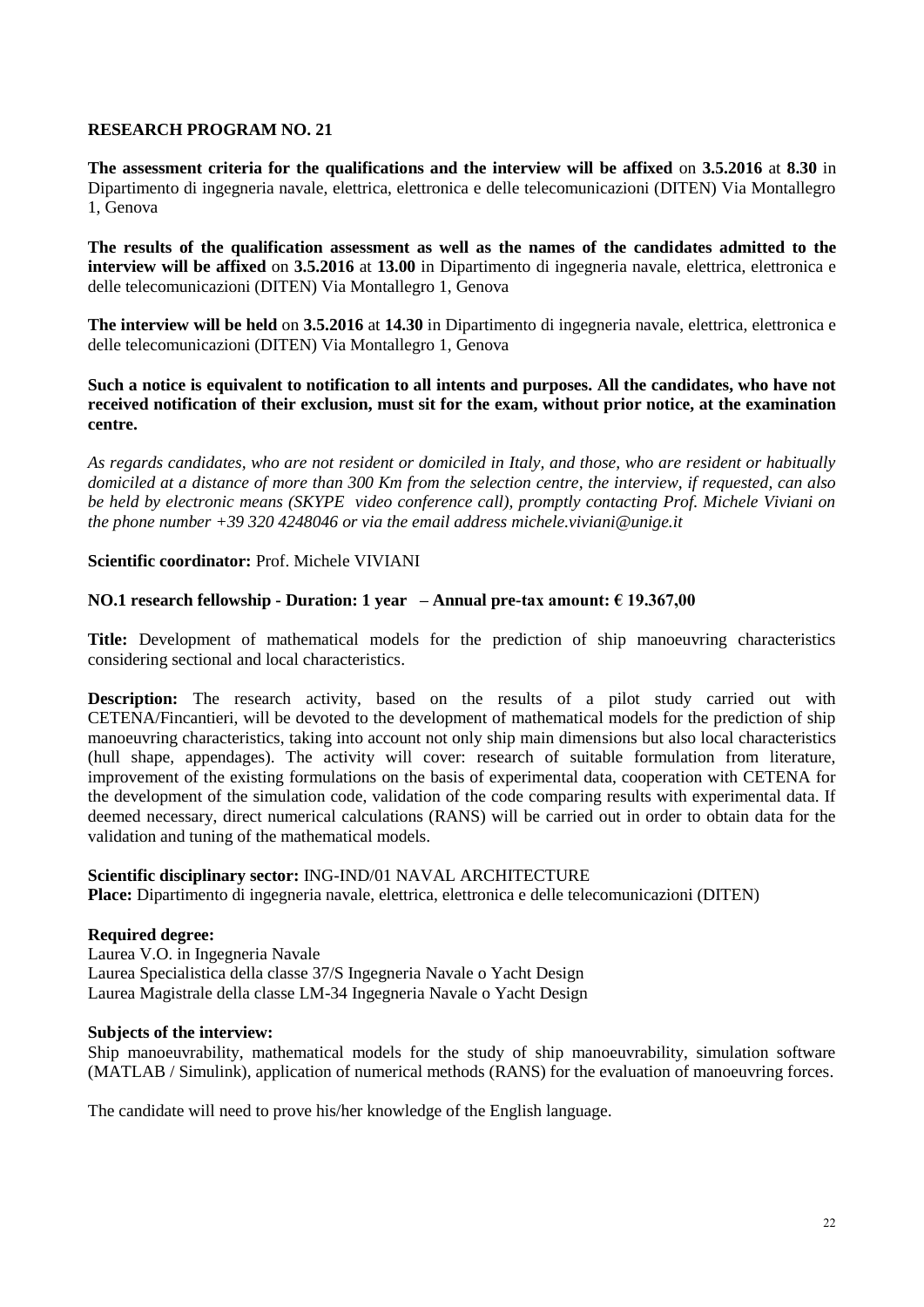**The assessment criteria for the qualifications and the interview will be affixed** on **28.4.2016** at **9.00** in Dipartimento di Ingegneria meccanica, energetica, gestionale e dei trasporti (DIME) – Sez. MEC - Via Opera Pia, 15°, Genova

**The results of the qualification assessment as well as the names of the candidates admitted to the interview will be affixed** on **28.4.2016** at **12.00** in Dipartimento di Ingegneria meccanica, energetica, gestionale e dei trasporti (DIME) – Sez. MEC - Via Opera Pia, 15°, Genova

**The interview will be held** on **28.4.2016** at **14.00** in Dipartimento di Ingegneria meccanica, energetica, gestionale e dei trasporti (DIME) – Sez. MEC - Via Opera Pia, 15°, Genova

**Such a notice is equivalent to notification to all intents and purposes. All the candidates, who have not received notification of their exclusion, must sit for the exam, without prior notice, at the examination centre.**

# **Scientific coordinator:** Prof. Paolo SILVESTRI

# **NO.1 research fellowship - Duration: 1 year – Annual pre-tax amount: € 19.367,00**

**Title:** Rotating machine dynamic vibrational behavior analysis.

**Description:** In detail the work is aimed to integrate Run-Out data with a Rotordynamic FEM model to provide a significant reduction of the number of test run required for balancing activity.

The approach is based on the introduction in the rotor model of unbalance forces corresponding to the radial run out of the machine in order to simulate the forced dynamical response

The work develops in different phases:

- Preliminary historical analysis of the rotor geometry
- Analysis of the dynamic behavior of the machine in the Run-Out.
- Statistical sensitivity analysis of the machine.
- Development of FEM multi shaft rotor model
- Validation of the rotor model on the basis of the historical data.
- Run-out Correlation / Balance in the field in order to identify a pattern of optimal balancing weights.

# **Scientific disciplinary sector:** ING-IND/13 APPLIED MECHANICS

**Place:** Dipartimento di Ingegneria Meccanica, Energetica, Gestionale e dei Trasporti (DIME)

### **Required degree:**

Laurea V.O. in Ingegneria meccanica Laurea Specialistica della classe 36/S Ingegneria meccanica Laurea Magistrale della classe LM-33 Ingegneria meccanica

### **Subjects of the interview:**

Rotating machine dynamic.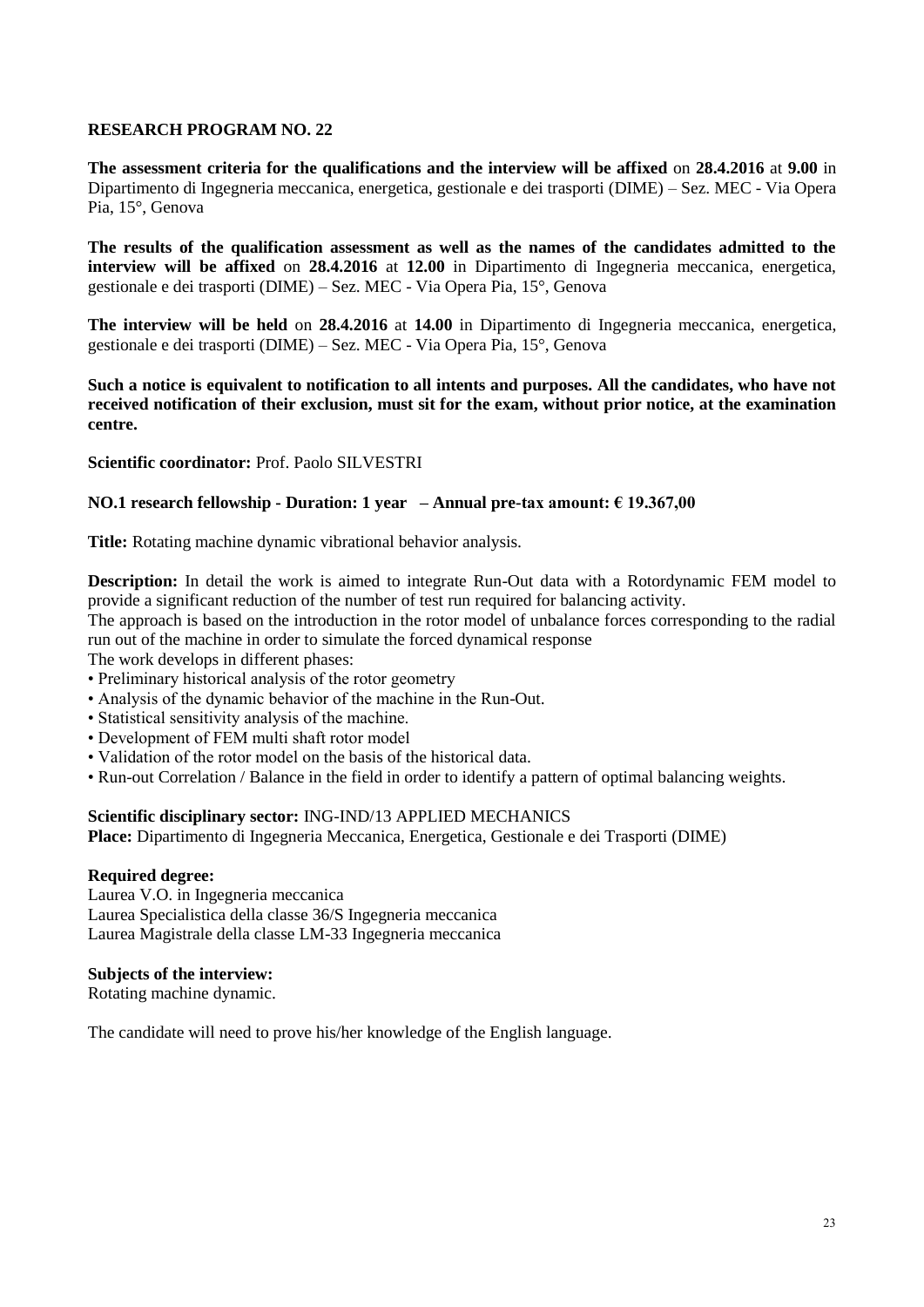**The assessment criteria for the qualifications and the interview will be affixed** on **29.4.2016** at **10.00** in Dipartimento di Ingegneria Navale, Elettrica, Elettronica e delle Telecomunicazioni (DITEN), Via Opera Pia 11a, Genova

**The results of the qualification assessment as well as the names of the candidates admitted to the interview will be affixed** on **29.4.2016** at **13.00** in Dipartimento di Ingegneria Navale, Elettrica, Elettronica e delle Telecomunicazioni (DITEN), Via Opera Pia 11a, Genova

**The interview will be held** on **29.4.2016** at **13.30** in Dipartimento di Ingegneria Navale, Elettrica, Elettronica e delle Telecomunicazioni (DITEN), Via Opera Pia 11a, Genova

**Such a notice is equivalent to notification to all intents and purposes. All the candidates, who have not received notification of their exclusion, must sit for the exam, without prior notice, at the examination centre.**

**Scientific coordinator**: Prof. Stefano MASSUCCO

# **NO.1 research fellowship - Duration: 1 year – Annual pre-tax amount: € 19.367,00**

**Title:** Monitoring and Control for Energy Efficiency.

**Description:** The research activity concerns the general subject of energy efficiency for sustainability. The activity includes the development of methodologies and tools like: HW and SW architecture which integrates electronics and mechanical equipment for energy efficiency within a data network; Analysis of a standard and replicable solution for the supervision and the monitoring of energy consumptions; tuning of a costbenefit analysis model for energy efficiency projects (thermal, electrical PV, motors, etc.); operational assistance to Energetic Audit in tertiary/industrial sites; identification and forecasting of reference KPIs for the evaluation of performances for energy efficiency solutions.

**Scientific disciplinary sector:** ING-IND/33 ELECTRICAL POWER SYSTEMS **Place:** Dipartimento di Ingegneria Navale, Elettrica, Elettronica e delle Telecomunicazioni (DITEN)

# **Required degree:**

Laurea Magistrale della classe LM-30 Ingegneria Energetica e Nucleare o LM-28 Ingegneria Elettrica o LM-4 Architettura e ingegneria edile-architettura

### **Subjects of the interview:**

Methodologies and architectures for modelling and simulating energy efficiency scenarios and equipment such as power plants including renewables. Energy efficiency for civil buildings, hospitals and industrial sites. Dynamic models in the energetic sector. Sensors foe information acquisition. Energy audits.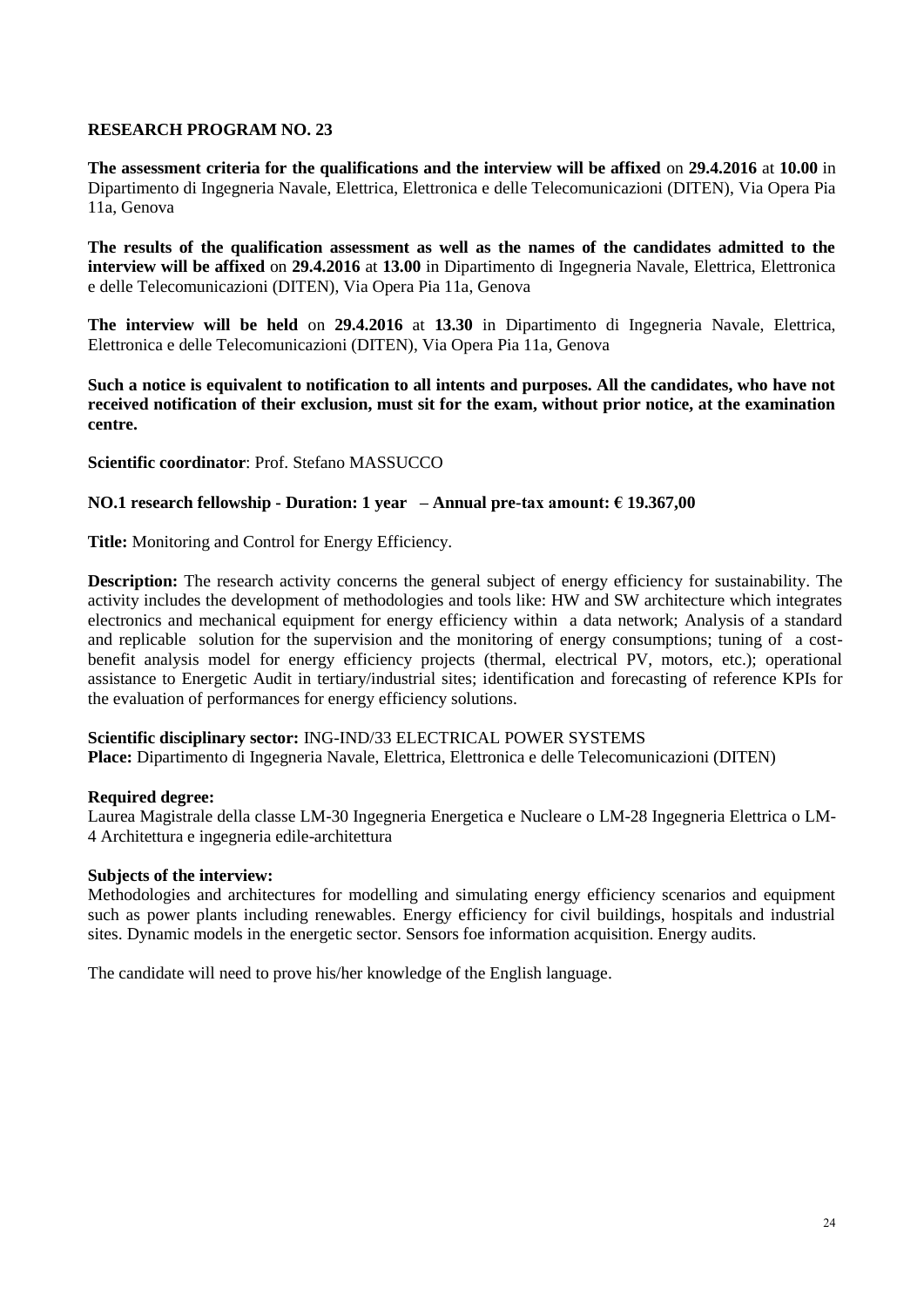**The assessment criteria for the qualifications and the interview will be affixed** on **2.5.2016** at **10.00** in Dipartimento di Ingegneria Navale, Elettrica, Elettronica e delle Telecomunicazioni (DITEN), Via Opera Pia 11a, Genova

**The results of the qualification assessment as well as the names of the candidates admitted to the interview will be affixed** on **2.5.2016** at **13.00** in Dipartimento di Ingegneria Navale, Elettrica, Elettronica e delle Telecomunicazioni (DITEN), Via Opera Pia 11a, Genova

**The interview will be held** on **2.5.2016** at **16.00** in Dipartimento di Ingegneria Navale, Elettrica, Elettronica e delle Telecomunicazioni (DITEN), Via Opera Pia 11a, Genova

**Such a notice is equivalent to notification to all intents and purposes. All the candidates, who have not received notification of their exclusion, must sit for the exam, without prior notice, at the examination centre.**

**Scientific coordinator**: Prof. Matteo PASTORINO

# **NO.1 research fellowship - Duration: 1 year – Annual pre-tax amount: € 23.250,00**

**Title:** Modeling of the interaction microwaves/human head in the presence of a stroke.

**Description:** This project concerns the electromagnetic interaction between incident waves at microwave frequencies and the human head in the presence of a hemorrhagic or ischemic stroke. After a preliminary phase in which the state of the art of the subject will be analyzed, numerical methods will be developed in order to solve the direct and inverse scattering problems related to the considered configuration. The final target is represented by the study and characterization of the mentioned interaction in order to define optimal operation conditions concerning the choice and positioning of the transmitting and receiving antennas (including the choice of their fundamental parameters, such as radiation patterns, gains, and frequency bands) and the hardware requirements of a noninvasive diagnostic system based on microwaves.

### **Scientific disciplinary sector:** ING-INF/02 ELECTROMAGNETIC FIELDS

**Place:** Dipartimento di Ingegneria Navale, Elettrica, Elettronica e delle Telecomunicazioni (DITEN)

### **Required degree:**

Laurea V.O. in Ingegneria Elettronica o Ingegneria delle Telecomunicazioni Laurea Specialistica della classe 32/S Ingegneria elettronica o 30/S Ingegneria delle Telecomunicazioni Laurea Magistrale della classe LM-29 Ingegneria elettronica o LM-27 Ingegneria delle Telecomunicazioni

### **Subjects of the interview:**

Electromagnetic fields and waves in natural media. Electronic systems for microwave imaging.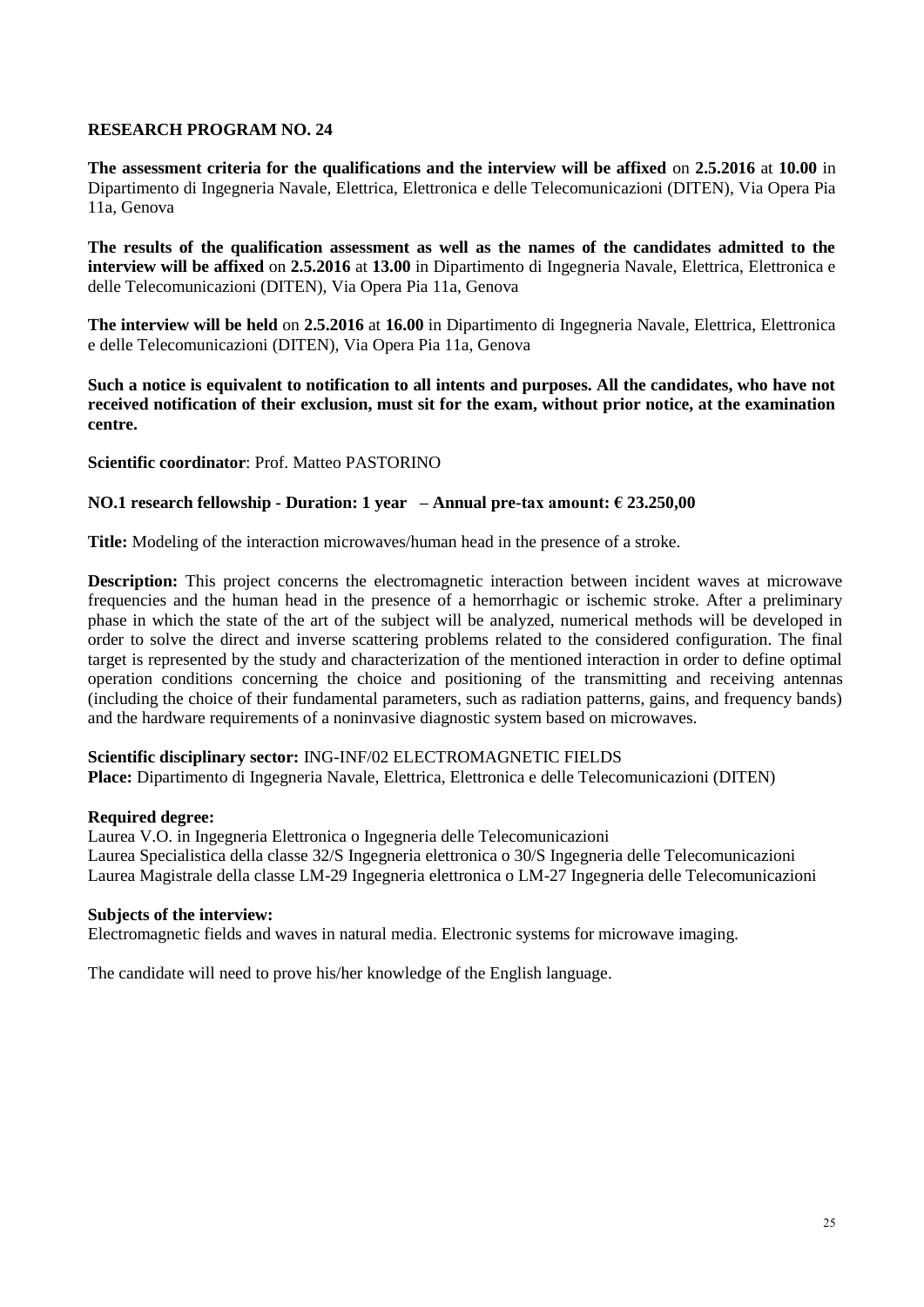**The assessment criteria for the qualifications and the interview will be affixed** on **3.5.2016** at **13.30** in Dipartimento di Ingegneria Navale, Elettrica, Elettronica e delle Telecomunicazioni (DITEN) Laboratorio di Digital Signal Processing, Via dell'Opera Pia 13, Pad. E, 3° piano, Genova.

**The results of the qualification assessment as well as the names of the candidates admitted to the interview will be affixed** on **3.5.2016** at **16.30** in Dipartimento di Ingegneria Navale, Elettrica, Elettronica e delle Telecomunicazioni (DITEN) Laboratorio di Digital Signal Processing, Via dell'Opera Pia 13, Pad. E, 3° piano, Genova.

**The interview will be held** on **3.5.2016** at **17.00** in Dipartimento di Ingegneria Navale, Elettrica, Elettronica e delle Telecomunicazioni (DITEN) Laboratorio di Digital Signal Processing, Via dell'Opera Pia 13, Pad. E, 3° piano, Genova.

**Such a notice is equivalent to notification to all intents and purposes. All the candidates, who have not received notification of their exclusion, must sit for the exam, without prior notice, at the examination centre.**

# **Scientific coordinator**: Prof. Fabio LAVAGETTO

# **NO.1 research fellowship - Duration: 1 year – Annual pre-tax amount: € 23.250,00**

**Title:** Study and Development of cognitive and interactive algorithms to display electromagnetic quantities aimed at estimating the presence of strokes in human heads using microwave irradiations.

**Description:** Activities will focus on the processing of distributions of dielectric parameters provided by a microwave portable device for the differential diagnosis between ischemic and hemorrhagic stroke. These distributions, after adequate space-frequency filtering, will be displayed as images (also at low resolution) to allow physicians to make an early diagnosis and detect haemorrhagic spots. Morphological and textural image processing will be developed within a cognitive and interactive framework able to exploit a priori knowledge about clinic statistics and interact with the expert responsible of interpreting the results. Through these interactions it will be possible to obtain representations more suitable for the identification and extraction of the information of interest.

# **Scientific disciplinary sector:** ING-INF/03 TELECOMMUNICATIONS

**Place:** Dipartimento di Ingegneria Navale, Elettrica, Elettronica e delle Telecomunicazioni (DITEN)

# **Required degree:**

Dottorato di ricerca in Engineering with specific specialisation on Interactive Cognitive Environments

### **Subjects of the interview:**

Image and signal processing, signal classification techniques, Support Vector Machines, Matlab, C/C++ and Java programming.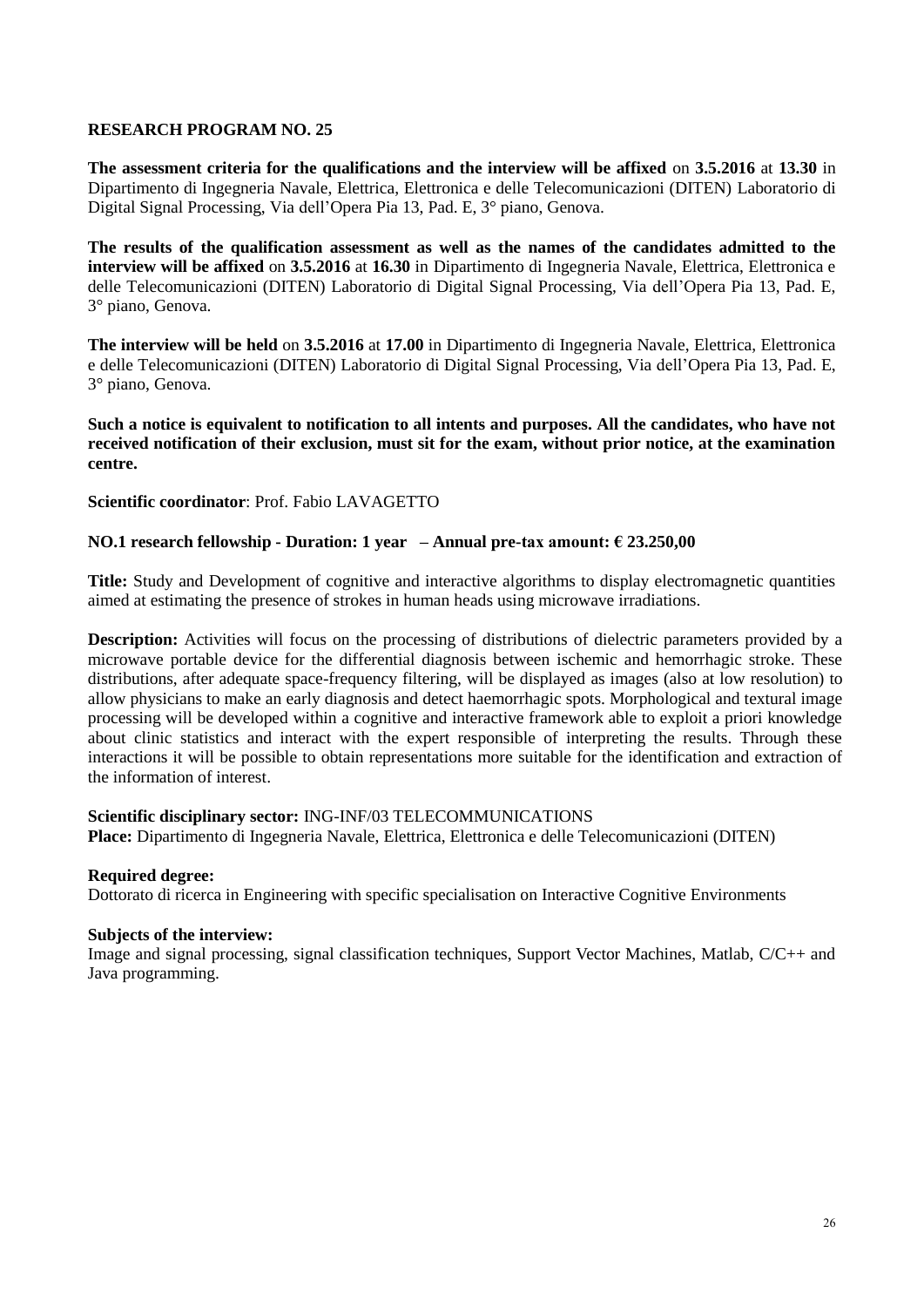**The assessment criteria for the qualifications and the interview will be affixed** on **29.4.2016** at **9.00** in Dipartimento di Ingegneria Navale, Elettrica, Elettronica e delle Telecomunicazioni (DITEN), Via all'Opera Pia 11, Genova

**The results of the qualification assessment as well as the names of the candidates admitted to the interview will be affixed** on **29.4.2016** at **13.00** in Dipartimento di Ingegneria Navale, Elettrica, Elettronica e delle Telecomunicazioni (DITEN), Via all'Opera Pia 11, Genova

**The interview will be held** on **29.4.2016** at **17.00** in Dipartimento di Ingegneria Navale, Elettrica, Elettronica e delle Telecomunicazioni (DITEN), Via all'Opera Pia 11, Genova

**Such a notice is equivalent to notification to all intents and purposes. All the candidates, who have not received notification of their exclusion, must sit for the exam, without prior notice, at the examination centre.**

*As regards candidates, who are not resident or domiciled in Italy, and those, who are resident or habitually domiciled at a distance of more than 300 Km from the selection centre, the interview, if requested, can also be held by electronic means (SKYPE video conference call), promptly contacting Prof. Lucio Marcenaro on the phone number +39 0103532060 or via the email address lucio.marcenaro@unige.it*

# **Scientific coordinator**: Prof. Lucio MARCENARO

# **NO.1 research fellowship - Duration: 1 year – Annual pre-tax amount: € 19.367,00**

**Title:** Recognizing anomalous situation in crowded environments.

**Description:** Nowadays, the increased demand of security is a particularly relevant need of our society. Therefore, systems able to automatically interpret interactions, both among people and between people and the environment, represent an actual domain of research, which still lack efficient solutions and open problems.

The crowd phenomenon has recently increasingly attracted the attention of worldwide researchers. Different implications related to crowd behavior analysis can be considered, since both technical and social aspect is still under researchers' investigation.

The main objective of the research activity is to study and develop novel signal processing techniques for automatic detection of anomalous and potentially dangerous situation in crowded environments.

# **Scientific disciplinary sector:** ING-INF/03 TELECOMMUNICATIONS

**Place:** Dipartimento di Ingegneria Navale, Elettrica, Elettronica e delle Telecomunicazioni (DITEN)

# **Required degree:**

Laurea V.O. in Ingegneria informatica o Ingegneria elettronica o Ingegneria biomedica o Ingegneria delle telecomunicazioni o Informatica o Fisica

Laurea Specialistica della classe 35/S Ingegneria informatica o 32/S Ingegneria elettronica o 29/S Ingegneria dell'automazione o 26/S Ingegneria biomedica o 30/S Ingegneria delle telecomunicazioni o 23/S Informatica o 100/S Tecniche e metodi per la società dell'informazione o 20/S Fisica

Laurea Magistrale della classe LM-32 Ingegneria informatica o LM-29 Ingegneria elettronica o LM-25 Ingegneria dell'automazione o LM-21 Ingegneria biomedica o LM-27 Ingegneria delle telecomunicazioni o LM-26 Ingegneria della sicurezza o LM-18 Informatica o LM-66 Sicurezza informatica o LM-91 Tecniche e metodi per la società dell'informazione o LM-17 Fisica

# **Subjects of the interview:**

Signal processing techniques, Telecommunication systems, Artificial intelligence, C++ programming language.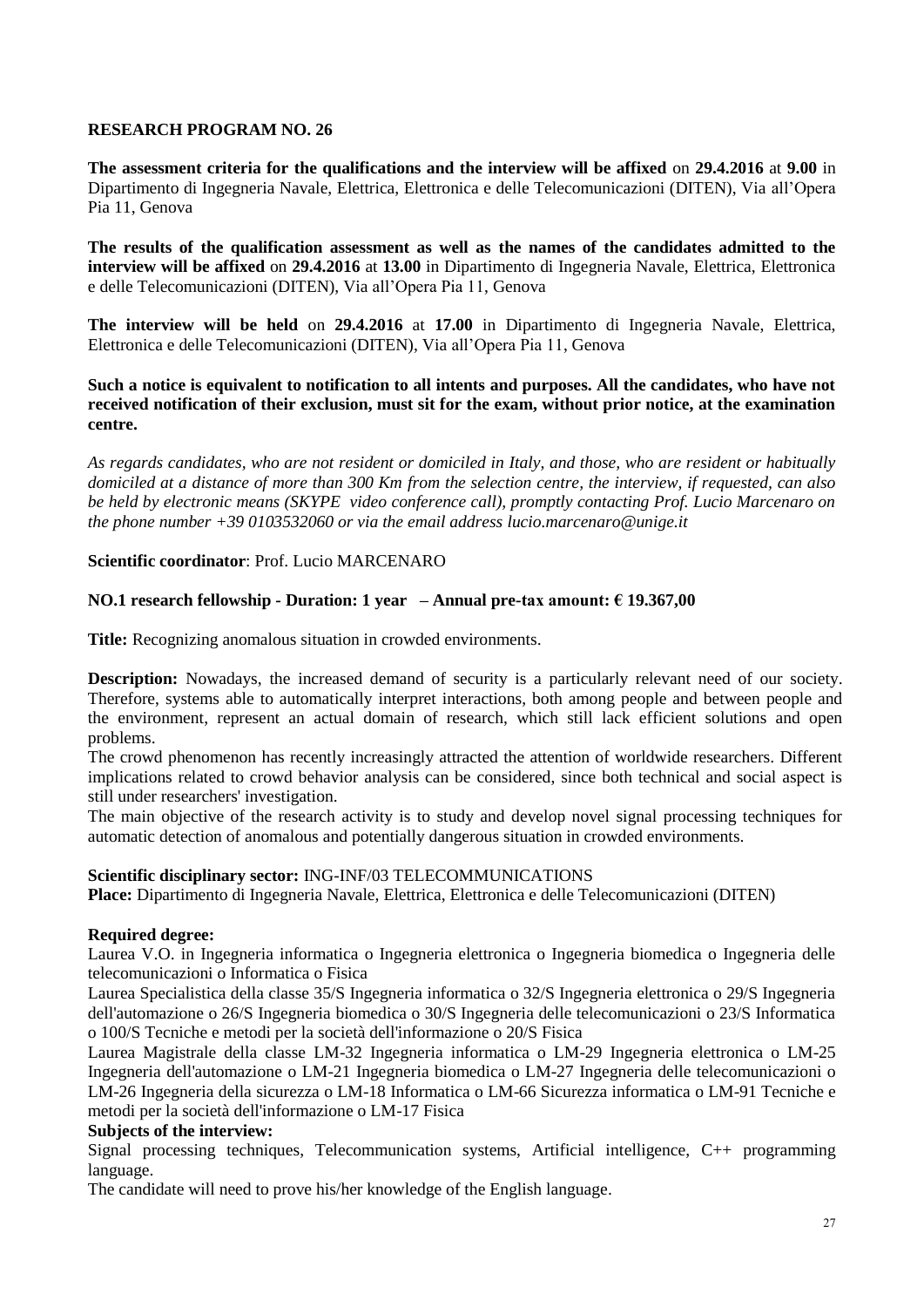**The assessment criteria for the qualifications and the interview will be affixed** on **28.4.2016** at **10.00** in Dipartimento di Informatica, bioingegneria, robotica e ingegneria dei sistemi (DIBRIS), Viale Causa 13, Genova

**The results of the qualification assessment as well as the names of the candidates admitted to the interview will be affixed** on **29.4.2016** at **10.00** in Dipartimento di Informatica, bioingegneria, robotica e ingegneria dei sistemi (DIBRIS), Viale Causa 13, Genova

**The interview will be held** on **29.4.2016** at **15.00** in Dipartimento di Informatica, bioingegneria, robotica e ingegneria dei sistemi (DIBRIS), Viale Causa 13, Genova

**Such a notice is equivalent to notification to all intents and purposes. All the candidates, who have not received notification of their exclusion, must sit for the exam, without prior notice, at the examination centre.**

**Scientific coordinator**: Prof. Armando TACCHELLA

# **NO.1 research fellowship - Duration: 1 year – Annual pre-tax amount: € 19.367,00**

**Title:** Artificial Intelligence techniques and tools to support safety-by-design in elevators.

**Description:** The design and maintenance for safety of elevators are important problems in Italy, wherein about 900.000 elevators are installed (first in Europe and second in the world after China). Laws and norms, mechanical and structural requisites, the need to compress time and costs, are insisting on the designers and installers, often creating economic losses and increasing the risk of safety trade-offs. The target of the research is to develop techniques and tools to support safety-by-design in elevators, by incorporating elements of experience, best-practices, and automated verification tools in order to design and implement elevators meeting both time-to-market constraints and safety requirements.

**Scientific disciplinary sector:** ING-INF/05 INFORMATION PROCESSING SYSTEMS **Place:** Dipartimento di Informatica, bioingegneria, robotica e ingegneria dei sistemi (DIBRIS)

# **Required degree:**

Laurea V.O. in Ingegneria Informatica Laurea Specialistica della classe 35/S Ingegneria Informatica Laurea Magistrale della classe LM-32 Ingegneria Informatica

# **Subjects of the interview:**

Software tools for computer-aided design (CAD/CAM and the like). Techniques and tools for software engineering, with specific reference to "Agile" methods. Artificial Intelligence algorithms, with specific reference to tools for automated verification and reasoning.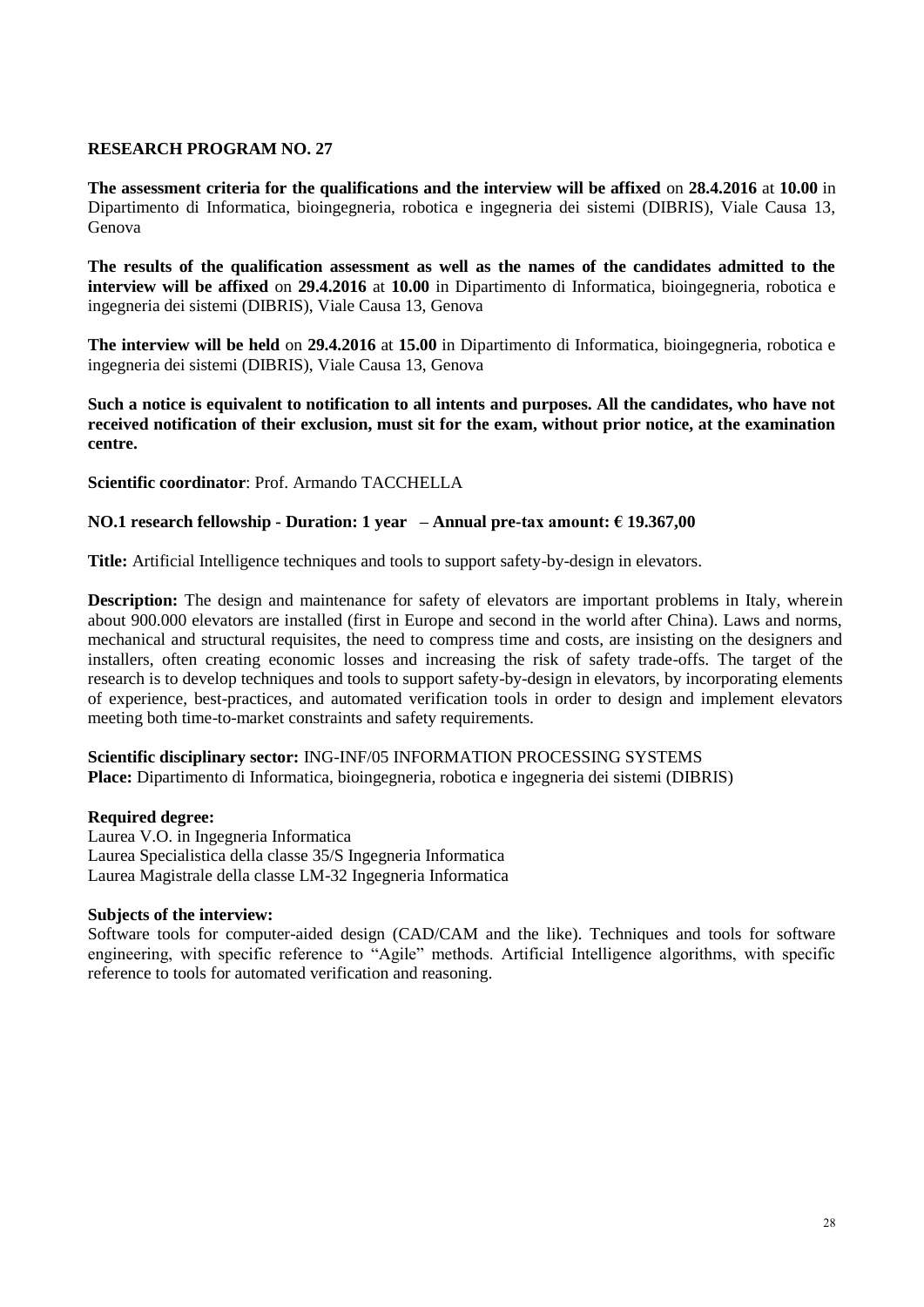**The assessment criteria for the qualifications and the interview will be affixed** on **29.4.2016** at **9.00** in Dipartimento di Informatica, bioingegneria, robotica e ingegneria dei sistemi (DIBRIS), Via Opera Pia 13, Genova

**The results of the qualification assessment as well as the names of the candidates admitted to the interview will be affixed** on **29.4.2016** at **12.00** in Dipartimento di Informatica, bioingegneria, robotica e ingegneria dei sistemi (DIBRIS), Via Opera Pia 13, Genova

**The interview will be held** on **29.4.2016** at **16.00** in Dipartimento di Informatica, bioingegneria, robotica e ingegneria dei sistemi (DIBRIS), Via Opera Pia 13, Genova

**Such a notice is equivalent to notification to all intents and purposes. All the candidates, who have not received notification of their exclusion, must sit for the exam, without prior notice, at the examination centre.**

**Scientific coordinator**: Prof. Mauro GIACOMINI

# **NO.1 research fellowship - Duration: 1 year – Annual pre-tax amount: € 19.367,00**

**Title:** Stardardized data re-use techniques in clinics and archiving sciences.

**Description:** The person who will get this research project will have to set up some implementations of services based on the HSSP project for automatic clinical data sharing relating to the monitoring of therapeutic efficacy of new anti-HCV drugs and to the adverse events due to the use of the same drugs. Another application will be set up and it will regard the monitoring of the vaccine coverage of immunocompromised patients for chronic infective diseases. At last, a standardized system for knowledge sharing relating to archiving sciences will be set up. This system will cover three different levels: format standard, semantic standard and process standard. For this last point already approved techniques in medical informatics will be adapted.

**Scientific disciplinary sector:** ING-INF/06 ELECTRONIC AND INFORMATICS BIOENGINEERING **Place:** Dipartimento di Informatica, bioingegneria, robotica e ingegneria dei sistemi (DIBRIS)

### **Required degree:**

Laurea V.O. in Ingegneria Biomedica Laurea Specialistica della classe 26/S Ingegneria Biomedica Laurea Magistrale della classe LM-21 Ingegneria Biomedica

# **Subjects of the interview:**

Standard elements in medical informatics. Modelling instruments for web services. Instruments for design and setting up of coordinated groups of standard services according to the HSSP schema.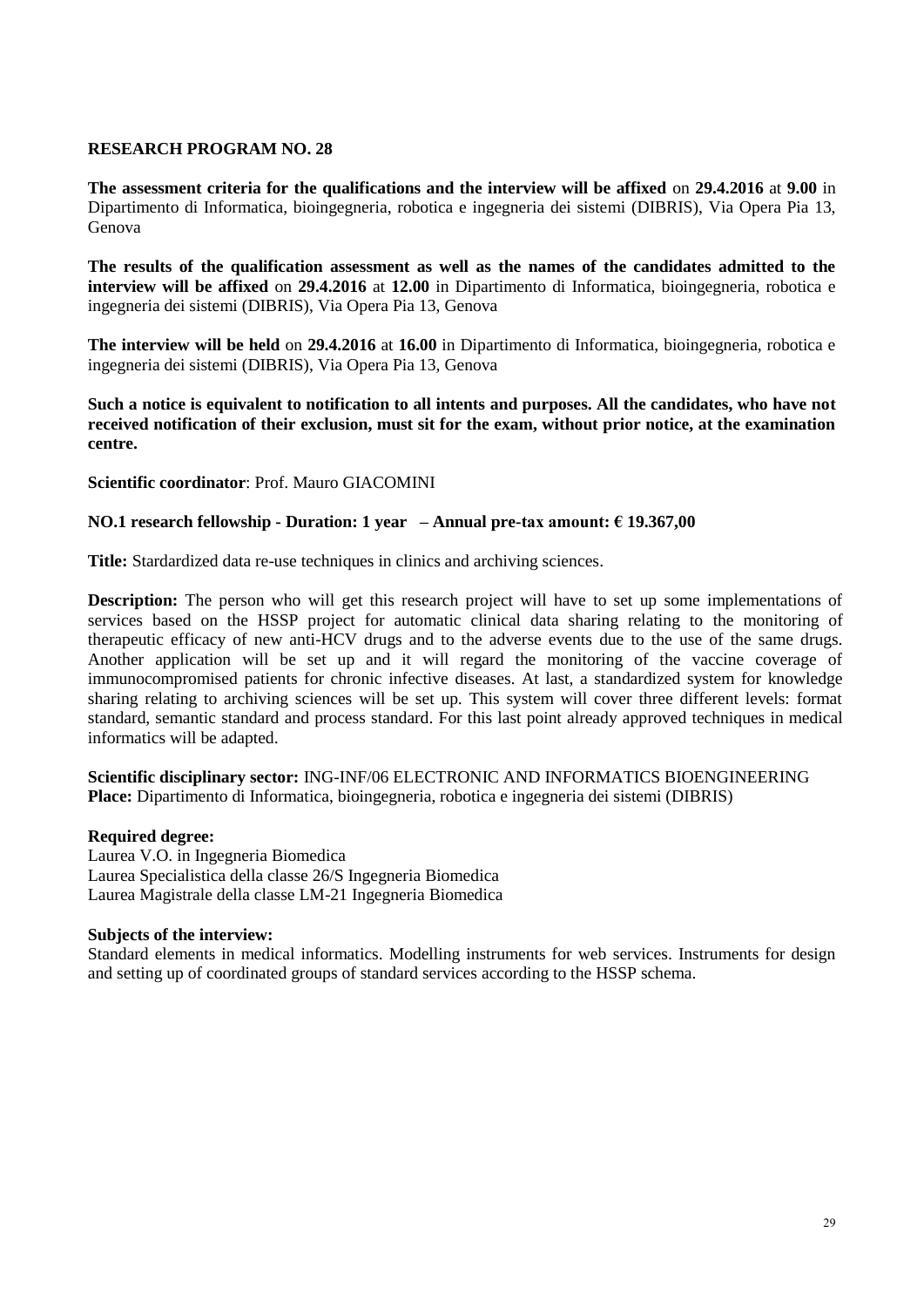# **SCIENTIFIC DISCIPLINARY AREA: ANTIQUITIES, PHILOLOGY, LITERARY STUDIES, ART HISTORY**

# **RESEARCH PROGRAM NO. 29**

**The assessment criteria for the qualifications and the interview will be affixed** on **29.4.2016** at **14.30** in Dipartimento di Italianistica, romanistica, antichistica, arti e spettacolo (DIRAAS), III piano, Via Balbi 4, Genova

**The results of the qualification assessment as well as the names of the candidates admitted to the interview will be affixed** on **2.5.2016** at **14.30** in Dipartimento di Italianistica, romanistica, antichistica, arti e spettacolo (DIRAAS), III piano, Via Balbi 4, Genova

**The interview will be held** on **3.5.2016** at **14.30** in Dipartimento di Italianistica, romanistica, antichistica, arti e spettacolo (DIRAAS), III piano, Via Balbi 4, Genova

**Such a notice is equivalent to notification to all intents and purposes. All the candidates, who have not received notification of their exclusion, must sit for the exam, without prior notice, at the examination centre.**

**Scientific coordinator**: Prof. Lauro MAGNANI

### **NO.1 research fellowship - Duration: 1 year – Annual pre-tax amount: € 19.367,00**

**Title:** Toward an Atlas of Baroque Art and Architecture in Genoa.

**Description:** The line of research supported by this grant is part of a tradition of studies developed at DIRAAS (a Department of the University of Genoa), which led to a global new appreciation of Genoese Baroque art, also in an international dimension. After many essays and monographs, which have emphasized the original characters of this artistic language, the wealth of materials gathered need to be systematically organized and studied.The editorial series "Atlante del Barocco, directed by Marcello Fagiolo, has been selected as the most appropriate place of publication of the research results, at a national level.

This research projects therefore aims at producing a scientific catalogue of Genoese monuments and decorative cycles, carried out according to the methods and guidelines employed by the cited series, in which all manifestations of Baroque spatiality are deemed relevant and investigated.

### **Scientific disciplinary sector:** L-ART/02 HISTORY OF MODERN ART

**Place:** Dipartimento di Italianistica, romanistica, antichistica, arti e spettacolo (DIRAAS)

# **Required degree:**

Dottorato di ricerca in Storia e Conservazione dei Beni Culturali, Artistici e Architettonici o Studio e Valorizzazione del Patrimonio Storico, Artistico-Architettonico ed Ambientale o Storia delle Arti Visive o Storia del Patrimonio Archeologico e Artistico o altri Dottorati di ambito storico artistico

### **Subjects of the interview:**

Baroque art in Genoa, Italy and Europe, with special emphasis on the Ligurian territory. Experience in the cataloguing or systematic study of this area's artistic heritage.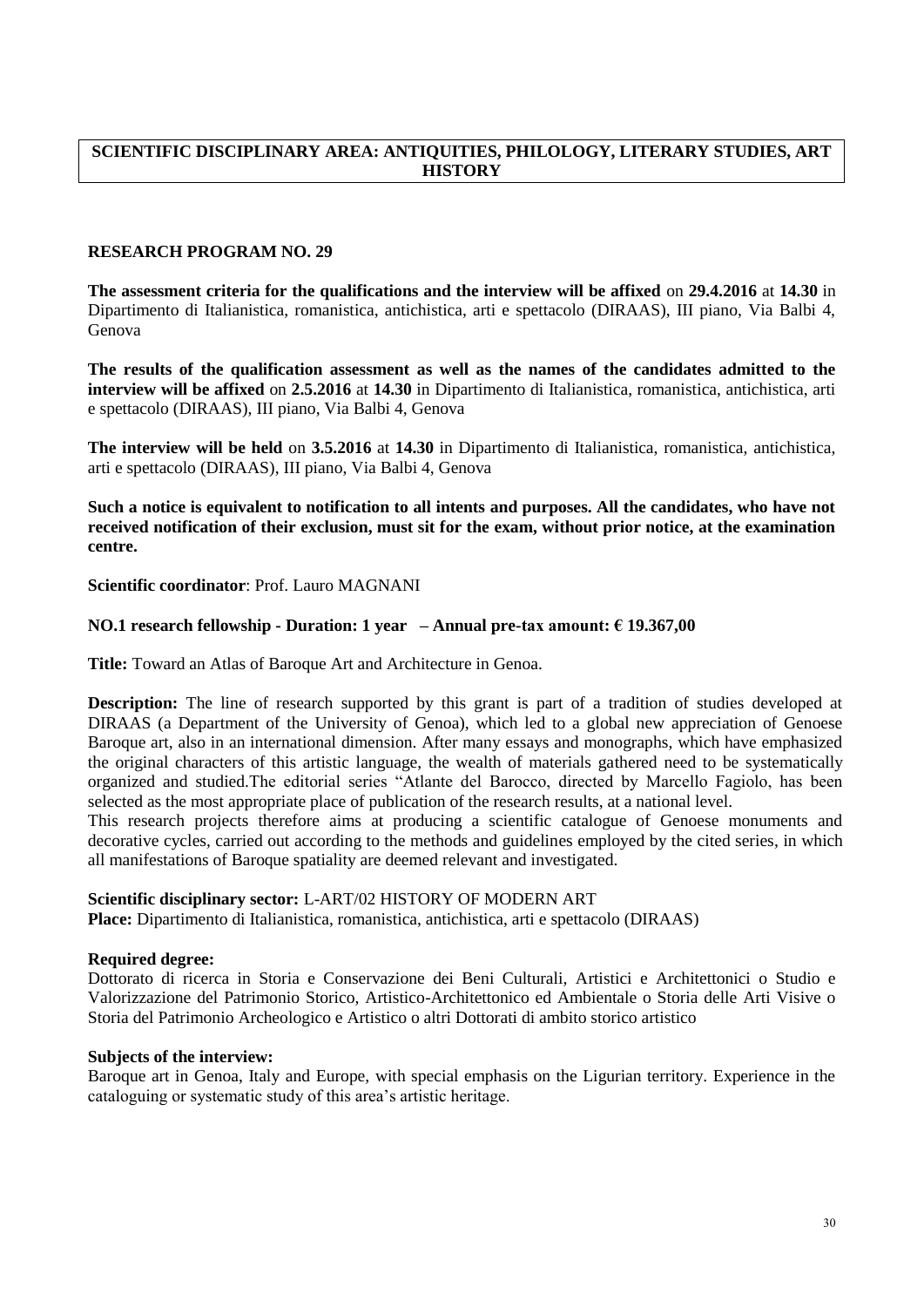**The assessment criteria for the qualifications and the interview will be affixed** on **4.5.2016** at **9.00** in Dipartimento di Italianistica, romanistica, antichistica, arti e spettacolo (DIRAAS), sez. Italianistica, Via Balbi 2, Genova

**The results of the qualification assessment as well as the names of the candidates admitted to the interview will be affixed** on **4.5.2016** at **12.00** in Dipartimento di Italianistica, romanistica, antichistica, arti e spettacolo (DIRAAS), sez. Italianistica, Via Balbi 2, Genova

**The interview will be held** on **4.5.2016** at **15.00** in Dipartimento di Italianistica, romanistica, antichistica, arti e spettacolo (DIRAAS), sez. Italianistica, Via Balbi 2, Genova

**Such a notice is equivalent to notification to all intents and purposes. All the candidates, who have not received notification of their exclusion, must sit for the exam, without prior notice, at the examination centre.**

**Scientific coordinator**: Prof. Alberto BENISCELLI

# **NO.1 research fellowship - Duration: 1 year – Annual pre-tax amount: € 19.367,00**

**Title:** Annotated edition of Vittorio Alfieri's Misogallo.

**Description:** This research is part of a larger project coordinated by "Centro di Studi Alfieriani", that the University of Genoa joined together with other universities (Turin, Milan, Bologna). As part of this project which aims at creating annotated editions of Vittorio Alfieri's literary works - the Diraas has been given the task of dealing with the Misogallo, a satirical prosimetrum about the French Revolution, published posthumously in 1814, which until now has never received a full comment, because of its remarkable interpretative complexity. The research will have to deal with with the text's many linguistic difficulties, to explain its allegories, and to study and to study its complex intertextuality, which involves classical, Italian and European authors.

# **Scientific disciplinary sector:** L-FIL-LET/10 ITALIAN LITERATURE

**Place:** Dipartimento di Italianistica, romanistica, antichistica, arti e spettacolo (DIRAAS)

# **Required degree:**

Dottorato di ricerca in Filologia, interpretazione e storia dei testi italiani e romanzi, o in discipline attinenti l'area italianistica

# **Subjects of the interview:**

Basics of Philology; 18th century Italian literature, with particular regard to Alfieri's literary works; evolution of satire in Italian literature.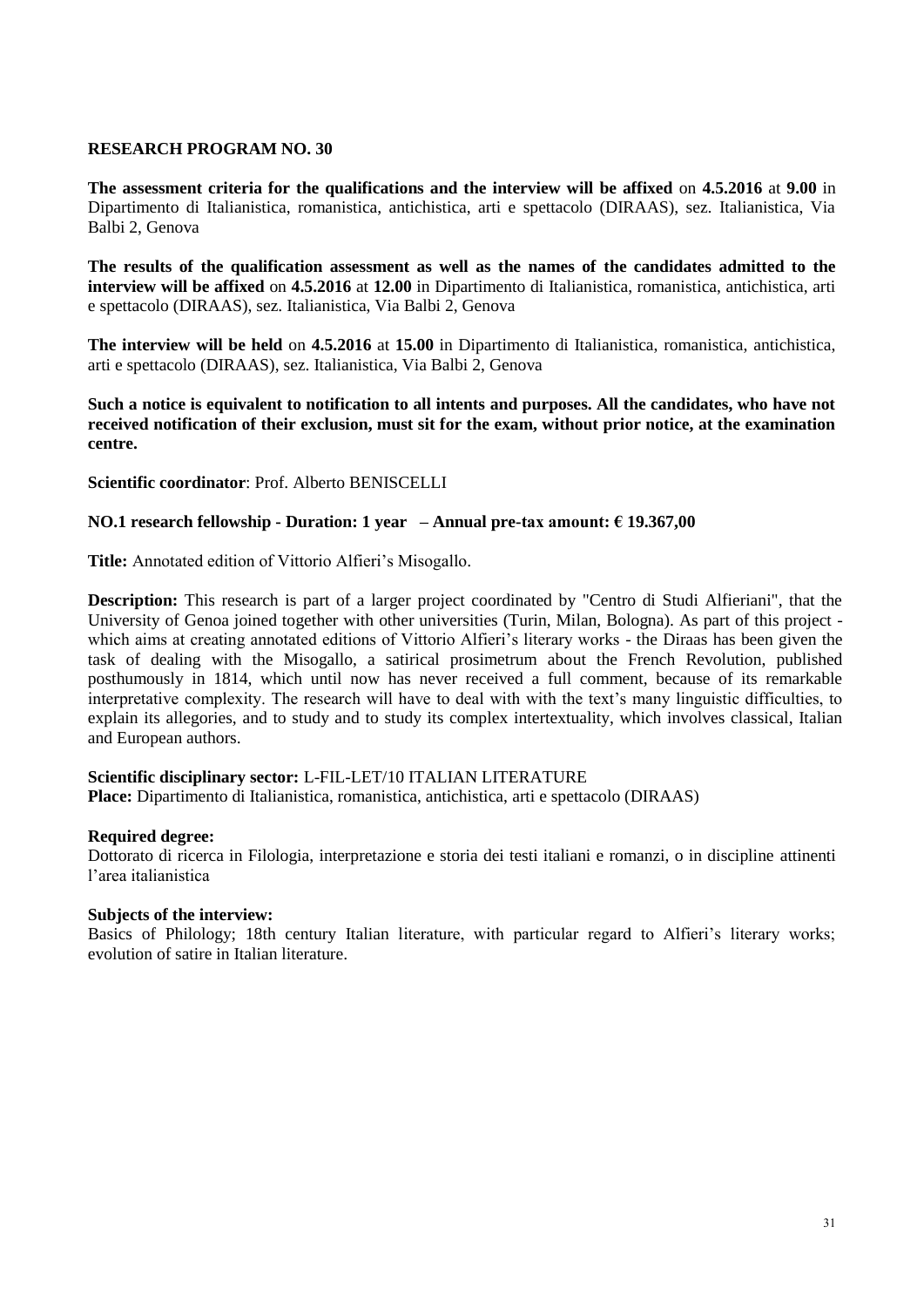# **SCIENTIFIC DISCIPLINARY AREA: HISTORY, PHILOSOPHY, PEDAGOGY AND PSYCHOLOGY**

# **RESEARCH PROGRAM NO. 31**

**The assessment criteria for the qualifications and the interview will be affixed** on **3.5.2016** at **11.30** in Dipartimento di Antichità, Filosofia, Storia (DAFIST) Via Balbi 2, Genova

**The results of the qualification assessment as well as the names of the candidates admitted to the interview will be affixed** on **3.5.2016** at **16.30** in Dipartimento di Antichità, Filosofia, Storia (DAFIST) Via Balbi 2, Genova

**The interview will be held** on **4.5.2016** at **9.00** in Dipartimento di Antichità, Filosofia, Storia (DAFIST) Via Balbi 2, Genova

**Such a notice is equivalent to notification to all intents and purposes. All the candidates, who have not received notification of their exclusion, must sit for the exam, without prior notice, at the examination centre.**

### **Scientific coordinator**: Prof.ssa Antonella ROVERE

### **NO.1 research fellowship - Duration: 1 year – Annual pre-tax amount: € 19.367,00**

**Title:** Digital memory of Liguria.

**Description:** The project aims to recovery digital databases of cultural interest (archival inventories, bibliographic catalogs, diglital libraries) on the Ligurian cultural heritage realized in the past in absence of adequate digital lon term preservation strategies. In particular, the grant holder will be responsible for:

- locate and select the databases at risk of obsolescence to be involved in the project, based on scientific criteria and historical significance of the described material;
- draw up the data conversion schema from native data systems into metadata supported by recipient's information system and standards metadata for digital preservation;
- lay out the guidelines for the review and correction of the data from the native systems.

# **Scientific disciplinary sector:** M-STO/08 ARCHIVAL SCIENCE, BIBLIOGRAPHY AND LIBRARIANSHIP

**Place:** Dipartimento di Antichità, Filosofia, Storia (DAFIST)

### **Required degree:**

Laurea V.O. in Storia o Storia e conservazione dei beni culturali Laurea Magistrale della classe LM-84 Scienze storiche o LM-5 Archivistica e biblioteconomia

### **Subjects of the interview:**

Digital archives and local history.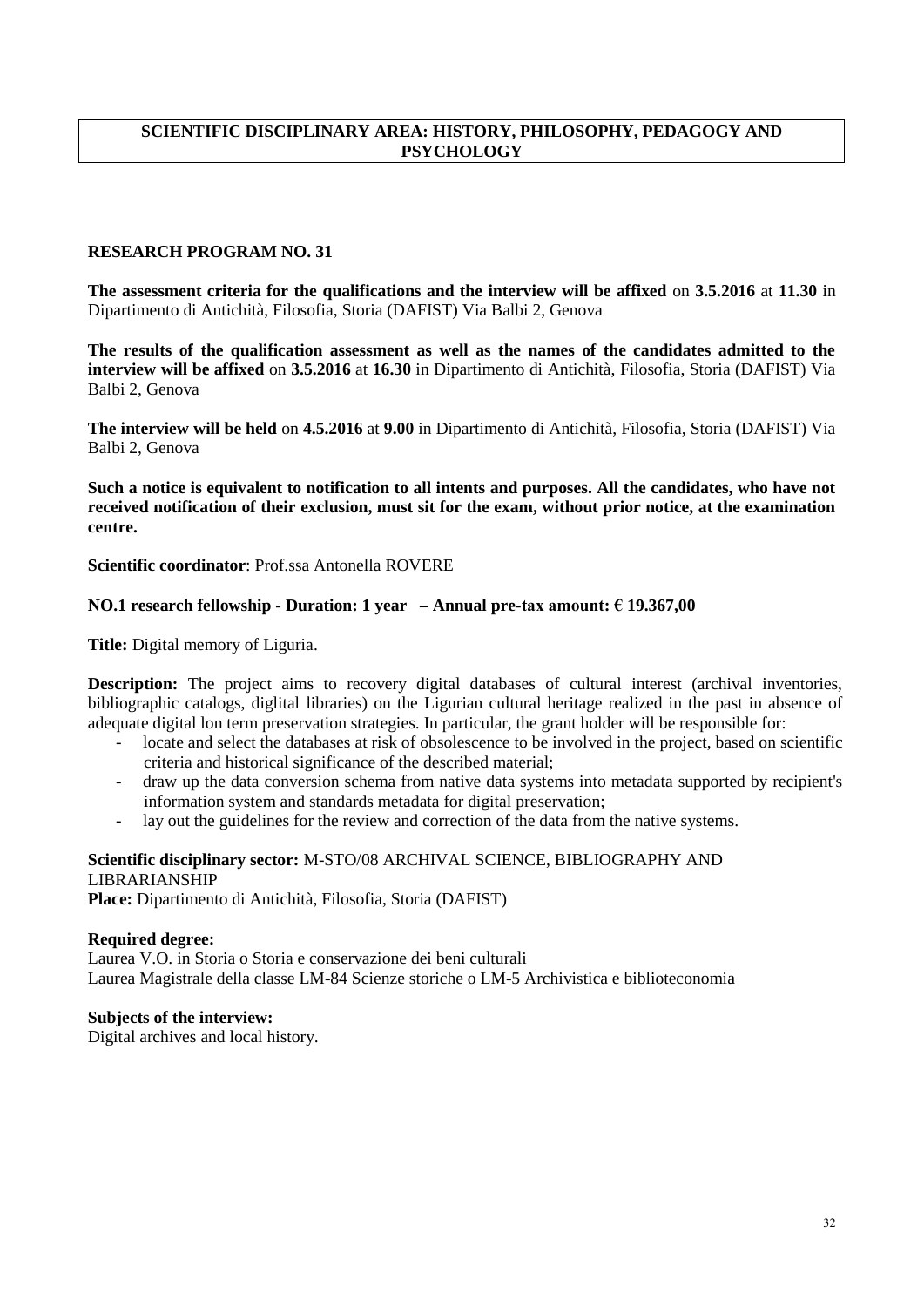**The assessment criteria for the qualifications and the interview will be affixed** on **2.5.2016** at **14.00** in Dipartimento di Antichità, Filosofia, Storia (DAFIST) - Presidenza della Scuola di Scienze Umanistiche, Via Balbi 2, II piano, Genova

**The results of the qualification assessment as well as the names of the candidates admitted to the interview will be affixed** on **2.5.2016** at **17.00** in Dipartimento di Antichità, Filosofia, Storia (DAFIST) - Presidenza della Scuola di Scienze Umanistiche, Via Balbi 2, II piano, Genova

**The interview will be held** on **3.5.2016** at **9.00** in Dipartimento di Antichità, Filosofia, Storia (DAFIST) - Presidenza della Scuola di Scienze Umanistiche, Via Balbi 2, II piano, Genova

**Such a notice is equivalent to notification to all intents and purposes. All the candidates, who have not received notification of their exclusion, must sit for the exam, without prior notice, at the examination centre.**

**Scientific coordinator**: Prof. Michele MARSONET

# **NO.1 research fellowship - Duration: 1 year – Annual pre-tax amount: € 19.367,00**

**Title:** The concepts of disease and mental disorder: definitions, values, and stereotypes.

**Description:** Philosophy obviously does not cure diseases, but it can "cure" inappropriate attributions of diseases showing what values (political, economical, religious, etc.) could be at their base and what stereotypes (sexual, gender, racial, cultural, etc.) could misguide them. In order to do that, it is important to clarify the general concept of disease: Could it be defined through necessary and sufficient conditions? Or should it be characterized in terms of family resemblances, à la Wittgenstein? Could it be naturalized? More specifically, about the general concept of mental disorder, it is central to explain what makes it "mental" and what relations it entertains with the main philosophical theories about the mind (eliminativism, reductionism, anti-reductionism, dualism, etc.).

### **Scientific disciplinary sector:** M-FIL/02 LOGIC AND PHILOSOPHY OF SCIENCE **Place:** Dipartimento di Antichità, Filosofia, Storia (DAFIST)

# **Required degree:**

Dottorato di ricerca in Filosofia o Scienze filosofiche e storiche (indirizzo Filosofia)

### **Subjects of the interview:**

Key contemporary theories (normativist and naturalist) of disease and mental disorder; the problem of values and stereotypes in medicine and psychiatry; key philosophical theories of the mind.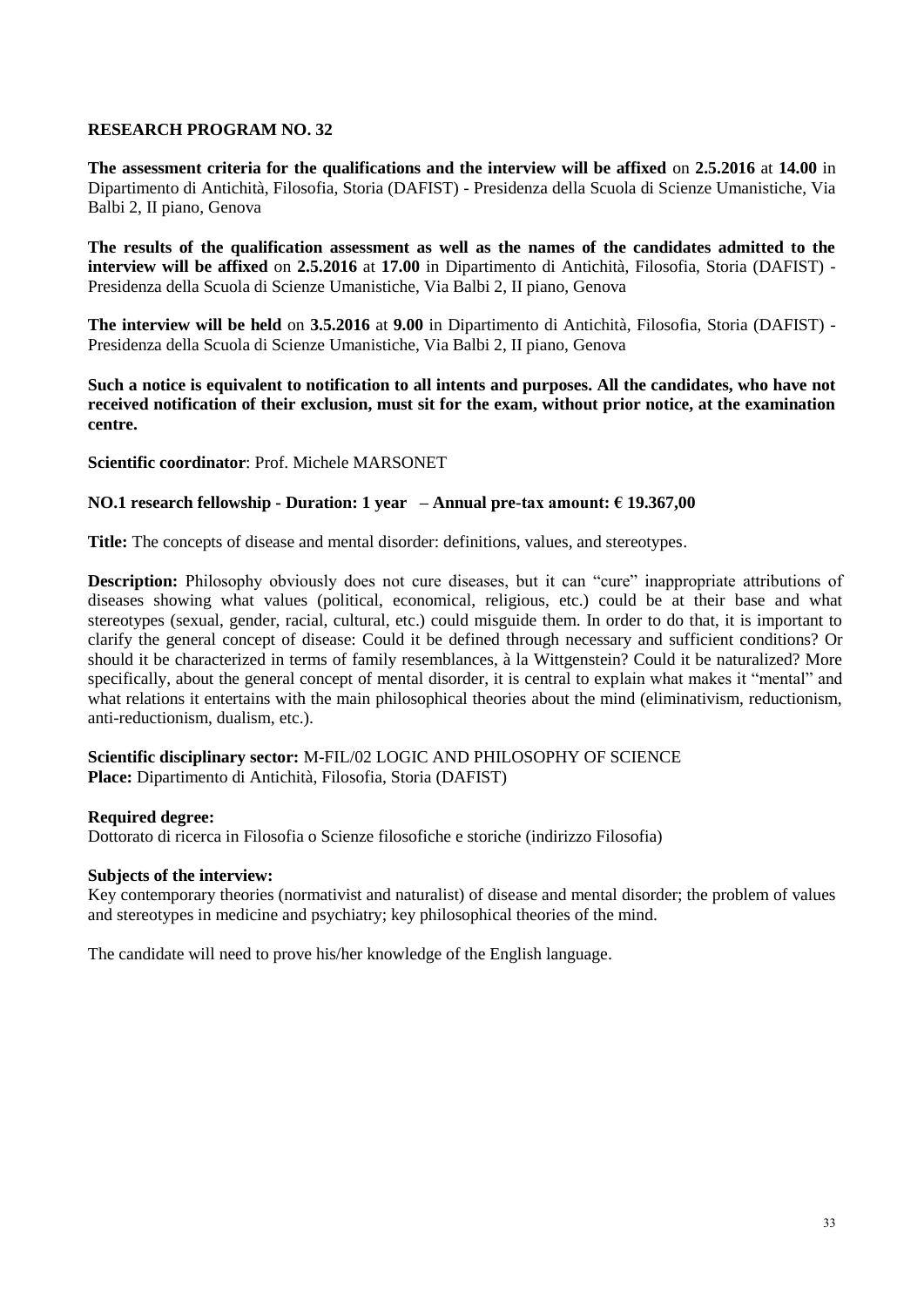**The assessment criteria for the qualifications and the interview will be affixed** on **28.4.2016** at **13.00** in Dipartimento di Scienze della Formazione (DISFOR) Corso Podestà 2, Genova

**The results of the qualification assessment as well as the names of the candidates admitted to the interview will be affixed** on **28.4.2016** at **17.00** in Dipartimento di Scienze della Formazione (DISFOR) Stanza 3C3, Laboratorio di Psicologia del Linguaggio, Corso Podestà 2, Genova

**The interview will be held** on **3.5.2016** at **10.00** in Dipartimento di Scienze della Formazione (DISFOR) Stanza 3C3, Laboratorio di Psicologia del Linguaggio, Corso Podestà 2, Genova

**Such a notice is equivalent to notification to all intents and purposes. All the candidates, who have not received notification of their exclusion, must sit for the exam, without prior notice, at the examination centre.**

### **Scientific coordinator**: Prof. Filippo DOMANESCHI

### **NO.1 research fellowship - Duration: 1 year – Annual pre-tax amount: € 19.367,00**

**Title:** Neurolinguistic and psycholinguistic analysis of the cognitive processes involved in processing presupposition triggers.

**Description:** The researcher will work within the SIR 2014 project titled "EXPRESS - Experimenting on Presuppositions". The successful candidate will run a neurolinguistic and psycholinguistic analysis aimed at evaluating the cognitive processes involved in processing presupposition triggers. The final goal of the collaboration is to characterize the cognitive load involved in processing different categories of presupposition triggers. In particular, two categories of triggers will be taken into account: temporal triggers (e.g. change of state verbs, iterative expressions) and strong triggers (e.g. definite descriptions, factive verbs). The ideal candidate would have the following characteristics:

- Experience in psycholinguistic and neurolinguistic work
- Programming skills with Lab software (e.g. E-Prime, Presentation, etc.)

- Statistical skills (e.g. SPSS, R).

- Knowledge of the formal and experimental semantic and pragmatic literature

# **Scientific disciplinary sector:** M-PSI/01 GENERAL PSYCHOLOGY

**Place:** Dipartimento di Scienze della Formazione (DISFOR)

### **Required degree:**

Laurea V.O. in Psicologia o Linguistica Laurea Specialistica della classe 58/S Psicologia o 44/S Linguistica Laurea Magistrale della classe LM-51 Psicologia o LM-39 Linguistica

### **Subjects of the interview:**

The interview will focus on the specific scientific skills of the candidate and on the adequacy of her/his scientific profile to the goals of the research project. In particular, two aspects will be taken into account: the candidate's knowledge of the experimental methodology in psycholinguistics and neurolinguistics and her/his knowledge of the theories in formal and experimental semantics and pragmatics discussed in the research project.